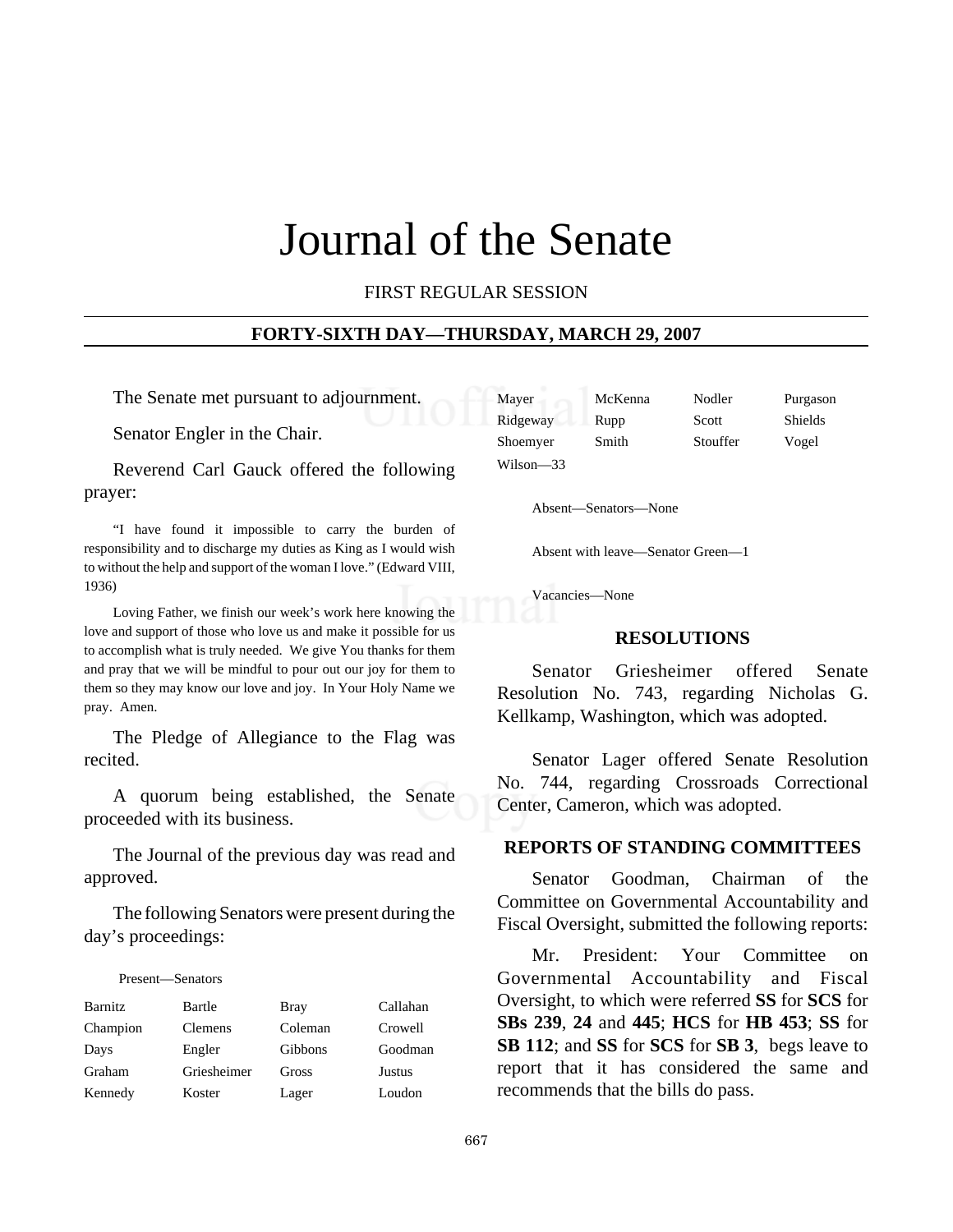#### **THIRD READING OF SENATE BILLS**

**SS** for **SCS** for **SBs 239**, **24** and **445**, introduced by Senator Stouffer, entitled:

## SENATE SUBSTITUTE FOR SENATE COMMITTEE SUBSTITUTE FOR SENATE BILLS NOS. 239, 24 and 445

An Act to repeal sections 43.010, 43.030, 43.090, 43.110, 43.120, 43.140, 43.210, 43.220, 301.010, 301.040, 301.130, 301.144, 301.218, 301.221, 301.225, 301.229, 301.301, 301.444, 301.550, 301.560, 301.640, 302.010, 302.272, 302.275, 302.321, 302.545, 302.700, 302.720, 302.755, 302.775, 304.022, 304.070, 304.170, 304.281, 307.100, 307.179, 311.326, and 390.030, RSMo, and to enact in lieu thereof forty-seven new sections relating to the regulation of motor vehicles, with penalty provisions, an effective date for certain sections, and an emergency clause for certain sections.

Was taken up.

On motion of Senator Stouffer, **SS** for **SCS** for **SBs 239**, **24** and **445** was read the 3rd time and passed by the following vote:

YEAS—Senators

| <b>Barnitz</b> | Bartle         | <b>Bray</b>    | Callahan |
|----------------|----------------|----------------|----------|
| Champion       | <b>Clemens</b> | Coleman        | Crowell  |
| Days           | Engler         | Gibbons        | Goodman  |
| Griesheimer    | Gross          | Justus         | Kennedy  |
| Koster         | Lager          | Loudon         | Mayer    |
| McKenna        | Nodler         | Purgason       | Ridgeway |
| Rupp           | Scott          | <b>Shields</b> | Shoemyer |
| Stouffer       | Vogel          | Wilson—31      |          |

NAYS—Senators—None

Absent—Senators Graham Smith—2

Absent with leave—Senator Green—1

Vacancies—None

The President declared the bill passed.

The emergency clause was adopted by the following vote:

| YEAS—Senators      |           |          |             |  |  |
|--------------------|-----------|----------|-------------|--|--|
| Bartle             | Bray      | Callahan | Champion    |  |  |
| <b>Clemens</b>     | Coleman   | Crowell  | Days        |  |  |
| Engler             | Gibbons   | Goodman  | Griesheimer |  |  |
| Gross              | Justus    | Kennedy  | Koster      |  |  |
| Lager              | Loudon    | Mayer    | McKenna     |  |  |
| Nodler             | Purgason  | Ridgeway | Rupp        |  |  |
| Scott              | Shields   | Shoemyer | Stouffer    |  |  |
| Vogel              | Wilson—30 |          |             |  |  |
|                    |           |          |             |  |  |
| NAYS-Senators-None |           |          |             |  |  |

Absent—Senators Barnitz Graham Smith—3

Absent with leave—Senator Green—1

Vacancies—None

On motion of Senator Stouffer, title to the bill was agreed to.

Senator Stouffer moved that the vote by which the bill passed be reconsidered.

Senator Shields moved that motion lay on the table, which motion prevailed.

**SS** for **SCS** for **SB 320**, introduced by Senator Clemens, entitled:

# SENATE SUBSTITUTE FOR SENATE COMMITTEE SUBSTITUTE FOR SENATE BILL NO. 320

An Act to repeal sections 340.335, 340.337, 340.339, 340.341, 340.343, 340.345, and 340.347, RSMo, and to enact in lieu thereof seventeen new sections relating to large animal veterinary student loan assistance.

Was taken up.

On motion of Senator Clemens, **SS** for **SCS** for **SB 320** was read the 3rd time and passed by the following vote: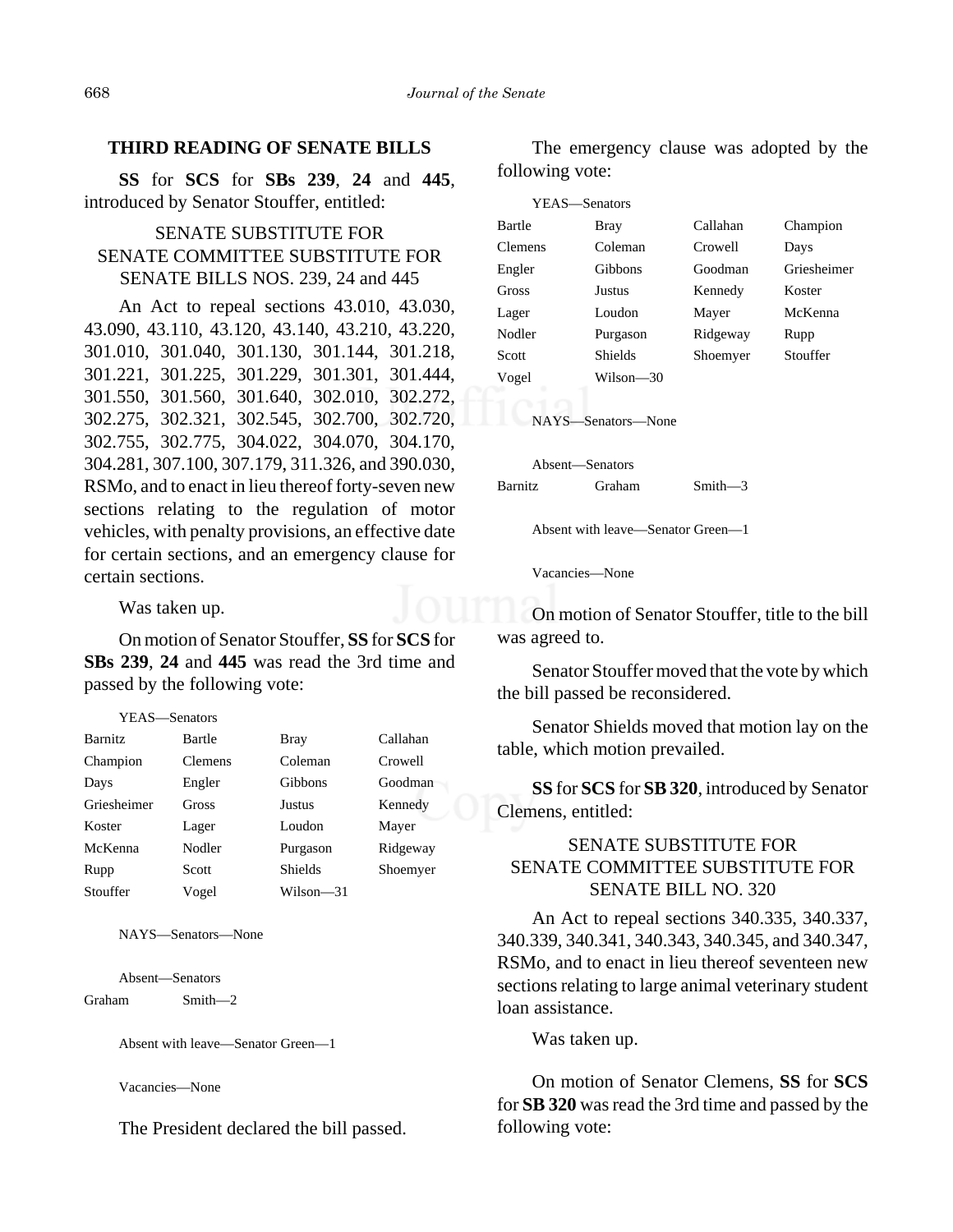| YEAS—Senators |                |                |          | Champion  | Clemens     | Coleman  | Crowell  |
|---------------|----------------|----------------|----------|-----------|-------------|----------|----------|
| Barnitz       | Bartle         | <b>Bray</b>    | Callahan | Days      | Engler      | Gibbons  | Goodman  |
| Champion      | <b>Clemens</b> | Coleman        | Crowell  | Graham    | Griesheimer | Gross    | Justus   |
| Days          | Engler         | <b>Gibbons</b> | Graham   | Kennedy   | Koster      | Lager    | Loudon   |
| Griesheimer   | <b>Gross</b>   | Justus         | Kennedy  | Mayer     | McKenna     | Nodler   | Purgason |
| Koster        | Lager          | Loudon         | Mayer    | Ridgeway  | Rupp        | Scott    | Shields  |
| McKenna       | Nodler         | Purgason       | Ridgeway | Shoemyer  | Smith       | Stouffer | Vogel    |
| Rupp          | Scott          | <b>Shields</b> | Shoemyer | Wilson—33 |             |          |          |
| Stouffer      | Vogel          | Wilson—31      |          |           |             |          |          |

NAYS—Senators—None

Absent—Senators Goodman Smith—2

Absent with leave—Senator Green—1

Vacancies—None

The President declared the bill passed.

On motion of Senator Clemens, title to the bill was agreed to.

Senator Clemens moved that the vote by which the bill passed be reconsidered.

Senator Shields moved that motion lay on the table, which motion prevailed.

**SS** for **SCS** for **SB 3**, introduced by Senator Gibbons, entitled:

## SENATE SUBSTITUTE FOR SENATE COMMITTEE SUBSTITUTE FOR SENATE BILL NO. 3

An Act to repeal sections 198.086, 565.184, 630.005, 630.165, 630.167, 630.725, and 630.755, RSMo, and to enact in lieu thereof twenty-one new sections relating to mental health, with penalty provisions.

Was taken up.

On motion of Senator Gibbons, **SS** for **SCS** for **SB 3** was read the 3rd time and passed by the following vote:

|         | YEAS—Senators |      |          |
|---------|---------------|------|----------|
| Barnitz | Bartle        | Bray | Callahan |

NAYS—Senators—None

Absent—Senators—None

Absent with leave—Senator Green—1

Vacancies—None

The President declared the bill passed.

On motion of Senator Gibbons, title to the bill was agreed to.

Senator Gibbons moved that the vote by which the bill passed be reconsidered.

Senator Shields moved that motion lay on the table, which motion prevailed.

**SS** for **SB 112**, introduced by Senator Rupp, entitled:

## SENATE SUBSTITUTE FOR SENATE BILL NO. 112

An Act to repeal sections 160.900, 160.905, 160.910, 160.915, 160.920, 160.925, 160.930, 162.700, and 376.1218, RSMo, and to enact in lieu thereof eleven new sections relating to special education, with an expiration date for a certain section.

Was taken up.

On motion of Senator Rupp, **SS** for **SB 112** was read the 3rd time and passed by the following vote:

| YEAS—Senators |         |      |          |
|---------------|---------|------|----------|
| Barnitz       | Bartle  | Bray | Callahan |
| Clemens       | Crowell | Days | Engler   |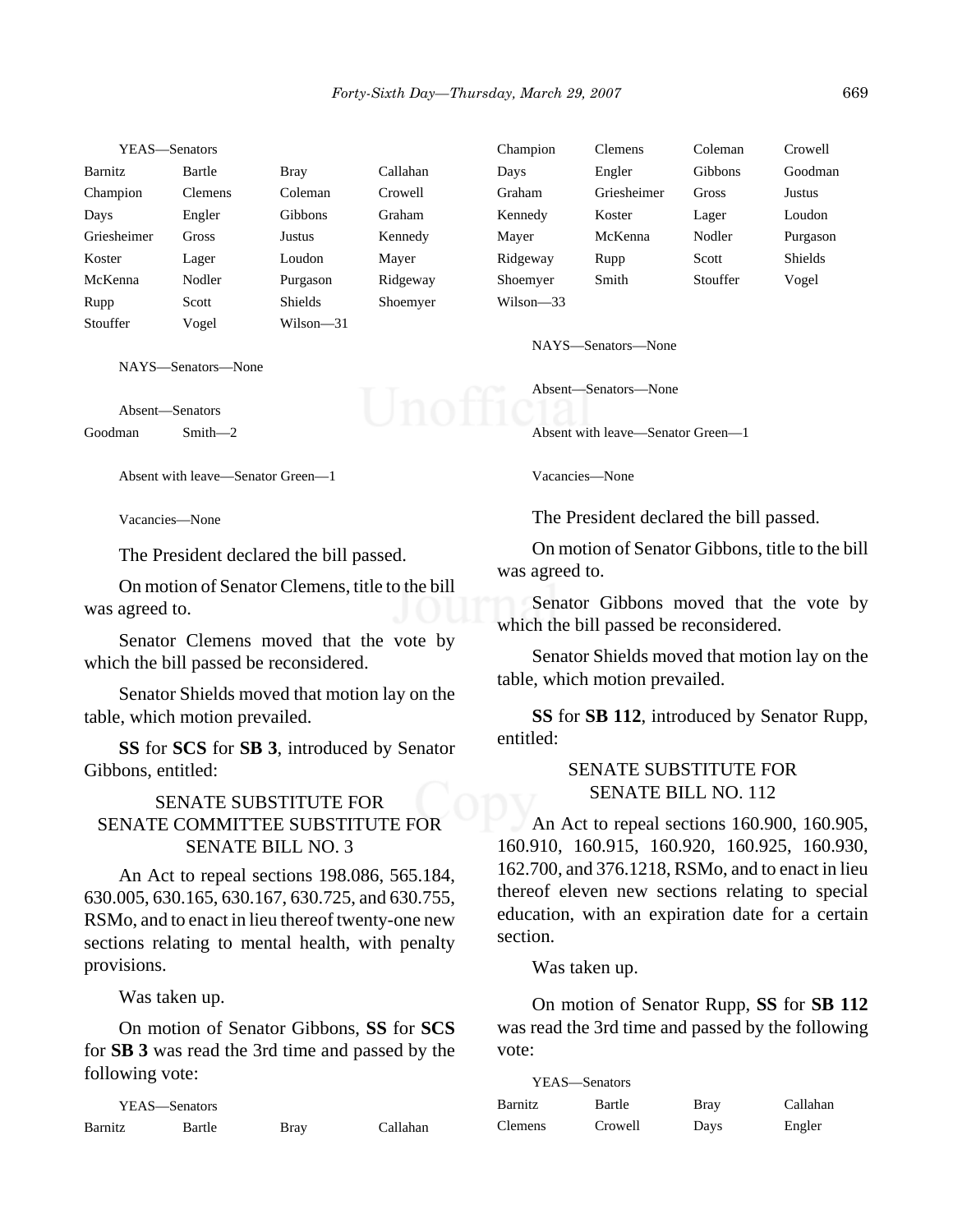| Gibbons | Goodman   | Graham   | Griesheimer | Graham    | Griesheimer | Gross    | Justus   |
|---------|-----------|----------|-------------|-----------|-------------|----------|----------|
| Gross   | Justus    | Kennedy  | Koster      | Kennedy   | Koster      | Lager    | Loudon   |
| Lager   | Loudon    | Maver    | McKenna     | Mayer     | McKenna     | Nodler   | Purgason |
| Nodler  | Purgason  | Ridgeway | Rupp        | Ridgeway  | Rupp        | Scott    | Shields  |
| Shields | Shoemyer  | Smith    | Stouffer    | Shoemyer  | Smith       | Stouffer | Vogel    |
| Vogel   | Wilson-30 |          |             | Wilson—33 |             |          |          |

NAYS—Senators—None

Absent—Senators Champion Coleman Scott-3

Absent with leave—Senator Green—1

Vacancies—None

The President declared the bill passed.

On motion of Senator Rupp, title to the bill was agreed to.

Senator Rupp moved that the vote by which the bill passed be reconsidered.

Senator Shields moved that motion lay on the table, which motion prevailed.

**SS** for **SCS** for **SB 591**, introduced by Senator Scott, entitled:

## SENATE SUBSTITUTE FOR SENATE COMMITTEE SUBSTITUTE FOR SENATE BILL NO. 591

An Act to repeal sections 370.005, 370.071, 370.080, 370.081, and 370.082, RSMo, and to enact in lieu thereof six new sections relating to credit unions.

Was taken up.

On motion of Senator Scott, **SS** for **SCS** for **SB 591** was read the 3rd time and passed by the following vote:

| YEAS—Senators |                |         |          |
|---------------|----------------|---------|----------|
| Barnitz       | Bartle         | Bray    | Callahan |
| Champion      | <b>Clemens</b> | Coleman | Crowell  |
| Days          | Engler         | Gibbons | Goodman  |

NAYS—Senators—None

Absent—Senators—None

Absent with leave—Senator Green—1

#### Vacancies—None

The President declared the bill passed.

On motion of Senator Scott, title to the bill was agreed to.

Senator Scott moved that the vote by which the bill passed be reconsidered.

Senator Shields moved that motion lay on the table, which motion prevailed.

**SS** for **SB 417**, introduced by Senator Goodman, entitled:

## SENATE SUBSTITUTE FOR SENATE BILL NO. 417

An Act to amend chapter 261, RSMo, by adding thereto one new section relating to the farm mentoring and education fund.

Was taken up.

On motion of Senator Goodman, **SS** for **SB 417** was read the 3rd time and passed by the following vote:

#### YEAS—Senators

| Barnitz  | Bartle      | <b>Bray</b> | Callahan       |
|----------|-------------|-------------|----------------|
| Champion | Clemens     | Coleman     | Crowell        |
| Days     | Engler      | Gibbons     | Goodman        |
| Graham   | Griesheimer | Gross       | <b>Justus</b>  |
| Kennedy  | Koster      | Lager       | Loudon         |
| Mayer    | McKenna     | Nodler      | Purgason       |
| Ridgeway | Rupp        | Scott       | <b>Shields</b> |
|          |             |             |                |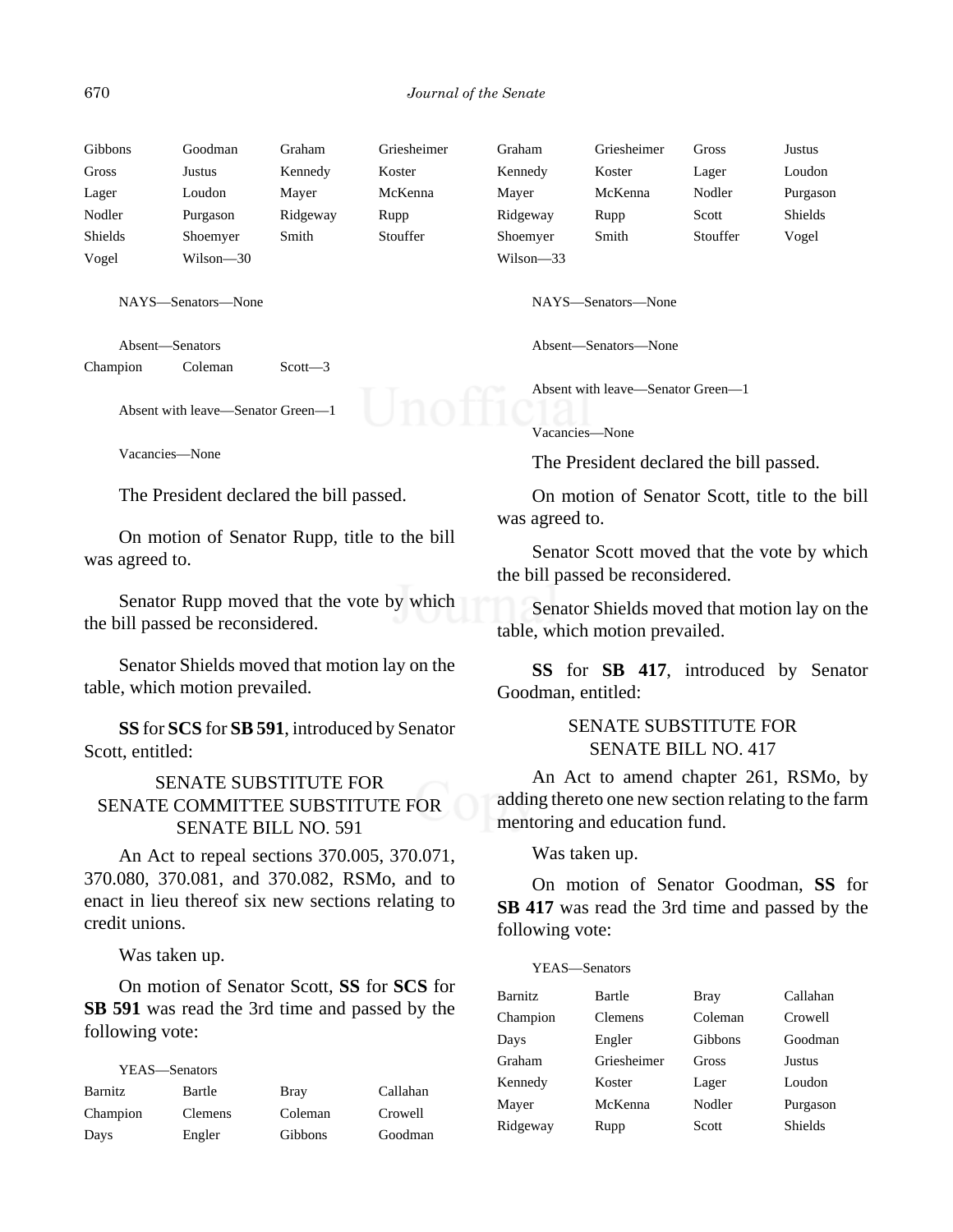| Shoemyer      | Smith                             | Stouffer | Vogel | McKenna | Nodler                            | Purgason       | Ridgeway      |
|---------------|-----------------------------------|----------|-------|---------|-----------------------------------|----------------|---------------|
| $Wilson - 33$ |                                   |          |       | Rupp    | Scott                             | <b>Shields</b> | Shoemyer      |
|               |                                   |          |       | Smith   | Stouffer                          | Vogel          | $Wilson - 32$ |
|               | NAYS—Senators—None                |          |       |         |                                   |                |               |
|               |                                   |          |       |         | NAYS—Senators—None                |                |               |
|               | Absent—Senators—None              |          |       |         |                                   |                |               |
|               |                                   |          |       |         | Absent—Senator Barnitz—1          |                |               |
|               | Absent with leave—Senator Green—1 |          |       |         |                                   |                |               |
|               |                                   |          |       |         | Absent with leave—Senator Green—1 |                |               |
|               | Vacancies—None                    |          |       |         |                                   |                |               |
|               |                                   |          |       |         | Vacancies-None                    |                |               |

The President declared the bill passed.

On motion of Senator Goodman, title to the bill was agreed to.

Senator Goodman moved that the vote by which the bill passed be reconsidered.

Senator Shields moved that motion lay on the table, which motion prevailed.

#### **SCS** for **SB 66**, entitled:

## SENATE COMMITTEE SUBSTITUTE FOR SENATE BILL NO. 66

An Act to repeal sections 375.320, 375.330, 375.340, 375.345, 375.480, 375.532, 375.534, 375.1070, 375.1072, 375.1075, 376.170, 376.190, 376.280, 376.300, 376.301, 376.303, 376.305, 376.307, 376.320, 376.672, 376.1012, 377.100, 377.200, 381.068, and 409.950, RSMo, and to enact in lieu thereof thirty-four new sections relating to insurance company investments, with penalty provisions.

Was taken up by Senator Rupp.

On motion of Senator Rupp, **SCS** for **SB 66** was read the 3rd time and passed by the following vote:

#### YEAS—Senators

| Bartle      | Bray    | Callahan      | Champion |
|-------------|---------|---------------|----------|
| Clemens     | Coleman | Crowell       | Days     |
| Engler      | Gibbons | Goodman       | Graham   |
| Griesheimer | Gross   | <b>Justus</b> | Kennedy  |
| Koster      | Lager   | Loudon        | Mayer    |

Vacancies—None

The President declared the bill passed.

On motion of Senator Rupp, title to the bill was agreed to.

Senator Rupp moved that the vote by which the bill passed be reconsidered.

Senator Shields moved that motion lay on the table, which motion prevailed.

#### **SCS** for **SBs 45** and **39**, entitled:

#### SENATE COMMITTEE SUBSTITUTE FOR SENATE BILLS NOS. 45 and 39

An Act to repeal section 390.030, RSMo, and to enact in lieu thereof three new sections relating to motor carriers.

Was taken up by Senator Mayer.

On motion of Senator Mayer, **SCS** for **SBs 45** and **39** was read the 3rd time and passed by the following vote:

| YEAS—Senators  |                |          |                |
|----------------|----------------|----------|----------------|
| <b>Barnitz</b> | Bartle         | Bray     | Callahan       |
| Champion       | <b>Clemens</b> | Coleman  | Crowell        |
| Days           | Engler         | Gibbons  | Goodman        |
| Graham         | Griesheimer    | Gross    | Justus         |
| Kennedy        | Koster         | Lager    | Loudon         |
| Mayer          | McKenna        | Nodler   | Purgason       |
| Ridgeway       | Rupp           | Scott    | <b>Shields</b> |
| Shoemver       | Smith          | Stouffer | Vogel          |
| Wilson—33      |                |          |                |

NAYS—Senators—None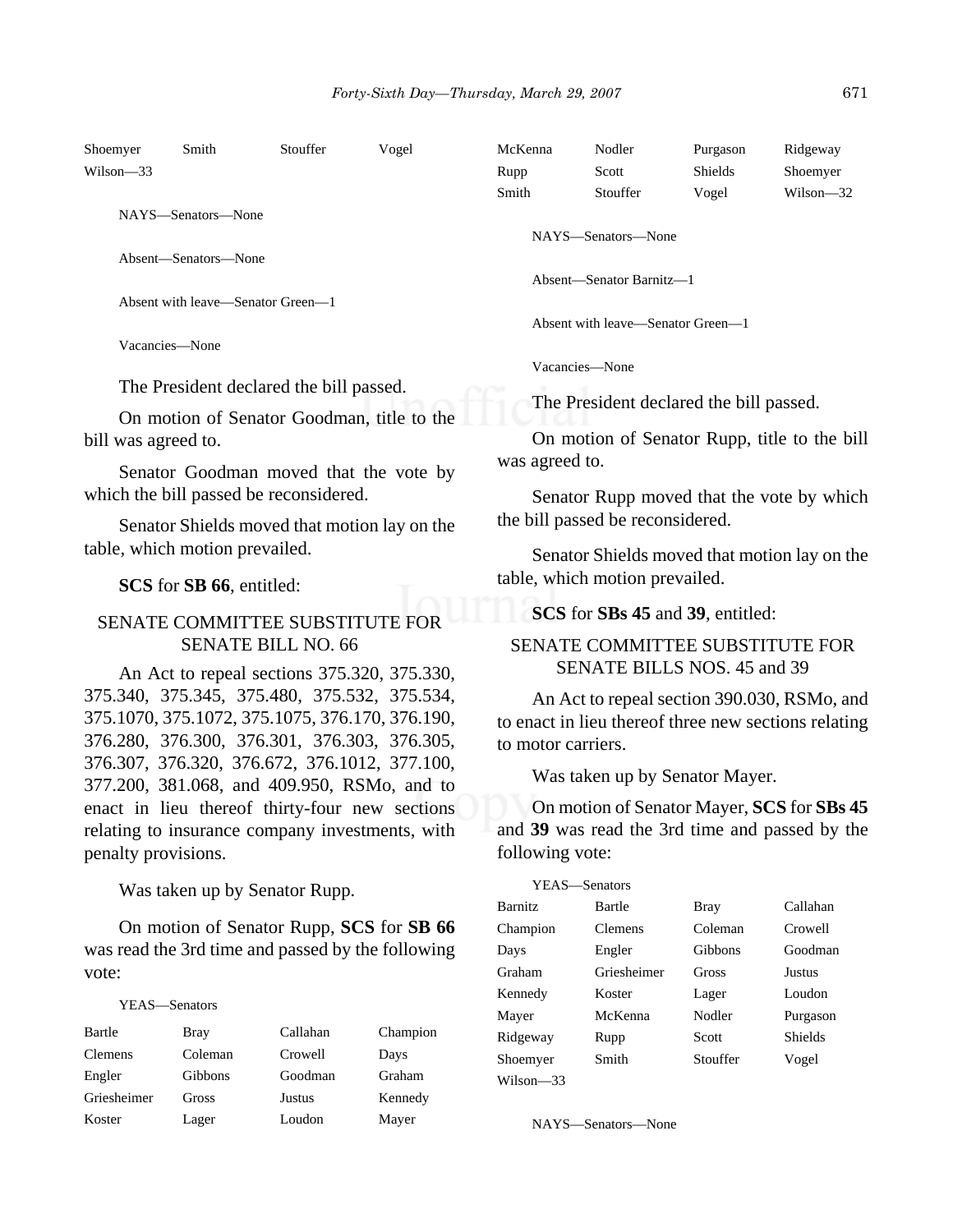Absent—Senators—None

Absent with leave—Senator Green—1

Vacancies—None

The President declared the bill passed.

On motion of Senator Mayer, title to the bill was agreed to.

Senator Mayer moved that the vote by which the bill passed be reconsidered.

Senator Shields moved that motion lay on the table, which motion prevailed.

**SCS** for **SB 82**, entitled:

## SENATE COMMITTEE SUBSTITUTE FOR SENATE BILL NO. 82

An Act to repeal sections 301.010, 301.020, 301.196, 301.227, 301.560, 301.460, 304.022, 304.170, and 407.815, RSMo, and section 301.190 as enacted by house committee substitute for senate substitute no. 2 for senate committee substitute for senate bill no. 583, ninety-third general assembly, second regular session and section 301.190 as enacted by senate substitute for senate committee substitute for house bill no. 487 merged with senate bill no. 488, ninety-third general assembly, first regular session, and to enact in lieu thereof eleven new sections relating to the regulation of certain motor vehicles, with penalty provisions.

Was taken up by Senator Griesheimer.

On motion of Senator Griesheimer, **SCS** for **SB 82** was read the 3rd time and passed by the following vote:

| YEAS—Senators  |                |             |               |
|----------------|----------------|-------------|---------------|
| <b>Barnitz</b> | Bartle         | <b>Bray</b> | Callahan      |
| Champion       | <b>Clemens</b> | Coleman     | Crowell       |
| Days           | Engler         | Gibbons     | Goodman       |
| Graham         | Griesheimer    | Gross       | <b>Justus</b> |
| Kennedy        | Koster         | Lager       | Loudon        |

| Mayer     | McKenna | Nodler   | Purgason |
|-----------|---------|----------|----------|
| Ridgeway  | Rupp    | Scott    | Shields  |
| Shoemyer  | Smith   | Stouffer | Vogel    |
| Wilson—33 |         |          |          |

NAYS—Senators—None

Absent—Senators—None

Absent with leave—Senator Green—1

Vacancies—None

The President declared the bill passed.

On motion of Senator Griesheimer, title to the bill was agreed to.

Senator Griesheimer moved that the vote by which the bill passed be reconsidered.

Senator Shields moved that motion lay on the table, which motion prevailed.

**SJR 8**, introduced by Senator Ridgeway, entitled:

Joint Resolution submitting to the qualified voters of Missouri, an amendment repealing section 26(b) of article VI of the Constitution of Missouri, and adopting one new section in lieu thereof relating to bonded indebtedness of school districts.

Was taken up.

On motion of Senator Ridgeway, **SJR 8** was read the 3rd time and passed by the following vote:

| YEAS-Senators  |                |         |                |
|----------------|----------------|---------|----------------|
| <b>Barnitz</b> | Bartle         | Bray    | Callahan       |
| Champion       | <b>Clemens</b> | Coleman | Crowell        |
| Days           | Engler         | Gibbons | Goodman        |
| Graham         | Griesheimer    | Gross   | <b>Justus</b>  |
| Kennedy        | Koster         | Lager   | Loudon         |
| Mayer          | McKenna        | Nodler  | Purgason       |
| Ridgeway       | Rupp           | Scott   | <b>Shields</b> |
| Shoemyer       | Stouffer       | Vogel   | Wilson—32      |

NAYS—Senators—None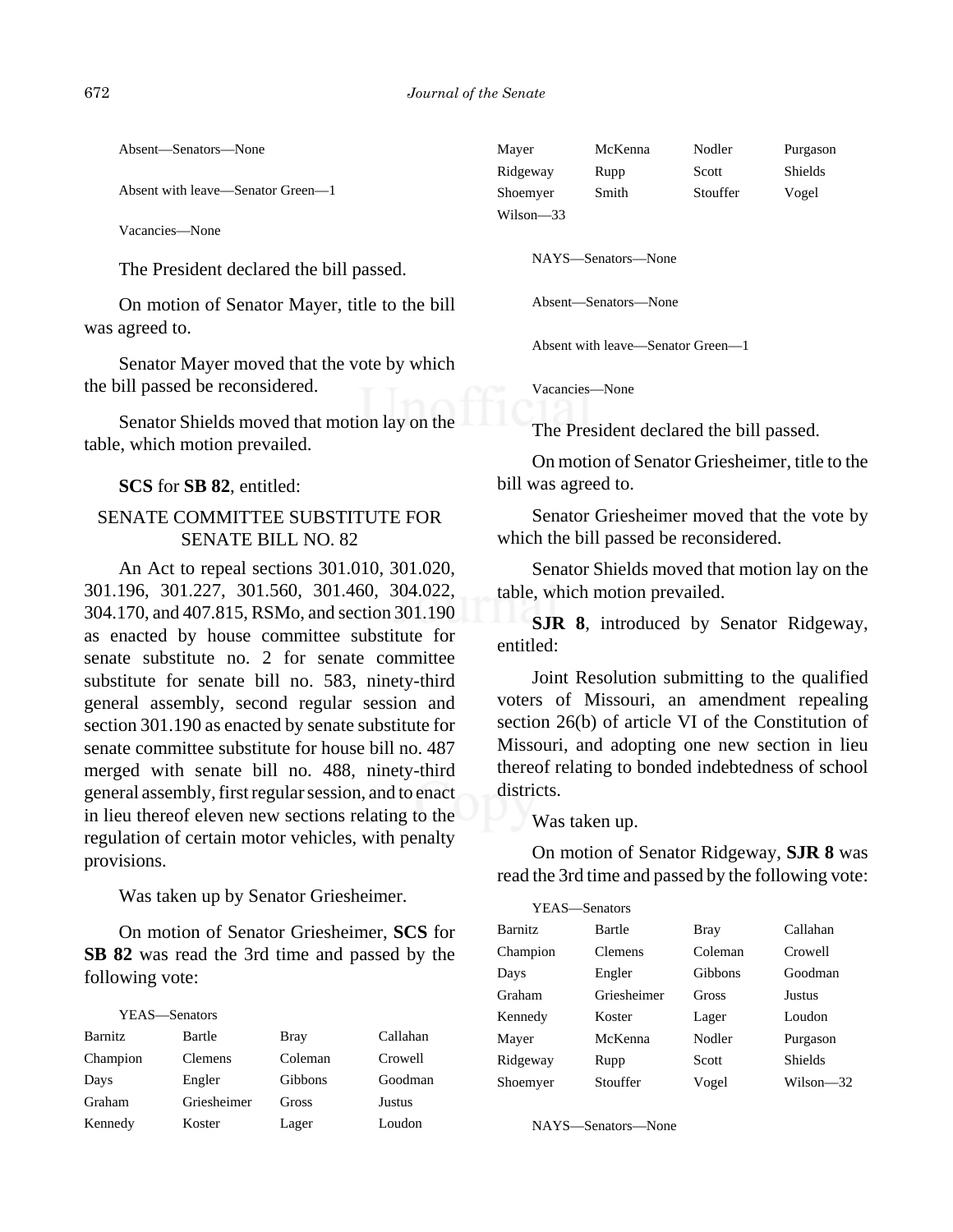Absent—Senator Smith—1

Absent with leave—Senator Green—1

Vacancies—None

The President declared the joint resolution passed.

On motion of Senator Ridgeway, title to the joint resolution was agreed to.

Senator Ridgeway moved that the vote by which the joint resolution passed be reconsidered.

Senator Shields moved that motion lay on the table, which motion prevailed.

Senator Scott moved that **SB 593** be called from the Consent Calendar and again taken up for 3rd reading and final passage, which motion prevailed.

On motion of Senator Scott, **SB 593** was read the 3rd time and passed by the following vote:

| Bartle         | <b>Bray</b> | Callahan       | Champion  |
|----------------|-------------|----------------|-----------|
| <b>Clemens</b> | Coleman     | Crowell        | Days      |
| Engler         | Gibbons     | Goodman        | Graham    |
| Griesheimer    | Gross       | Justus         | Kennedy   |
| Koster         | Lager       | Loudon         | Mayer     |
| McKenna        | Nodler      | Purgason       | Ridgeway  |
| Rupp           | Scott       | <b>Shields</b> | Shoemyer  |
| Smith          | Stouffer    | Vogel          | Wilson—32 |

NAYS—Senators—None

Absent—Senator Barnitz—1

Absent with leave—Senator Green—1

Vacancies—None

The President declared the bill passed.

On motion of Senator Scott, title to the bill was agreed to.

Senator Scott moved that the vote by which

the bill passed be reconsidered.

Senator Shields moved that motion lay on the table, which motion prevailed.

**SB 140**, introduced by Senator Rupp, entitled:

An Act to repeal section 162.961, RSMo, and to enact in lieu thereof one new section relating to special education due process hearings.

Was called from the Consent Calendar and taken up.

On motion of Senator Rupp, **SB 140** was read the 3rd time and passed by the following vote:

|                | YEAS—Senators |          |          |
|----------------|---------------|----------|----------|
| <b>Barnitz</b> | Bartle        | Bray     | Callahan |
| Champion       | Clemens       | Coleman  | Crowell  |
| Days           | Engler        | Gibbons  | Goodman  |
| Graham         | Griesheimer   | Gross    | Justus   |
| Kennedy        | Koster        | Lager    | Loudon   |
| Mayer          | McKenna       | Nodler   | Purgason |
| Ridgeway       | Rupp          | Scott    | Shields  |
| Shoemyer       | Smith         | Stouffer | Vogel    |
| Wilson-33      |               |          |          |

NAYS—Senators—None

Absent—Senators—None

Absent with leave—Senator Green—1

Vacancies—None

The President declared the bill passed.

On motion of Senator Rupp, title to the bill was agreed to.

Senator Rupp moved that the vote by which the bill passed be reconsidered.

Senator Shields moved that motion lay on the table, which motion prevailed.

**SB 137**, with **SCS**, introduced by Senator Bray, entitled:

An Act to repeal section 169.560, RSMo, and to enact in lieu thereof one new section relating to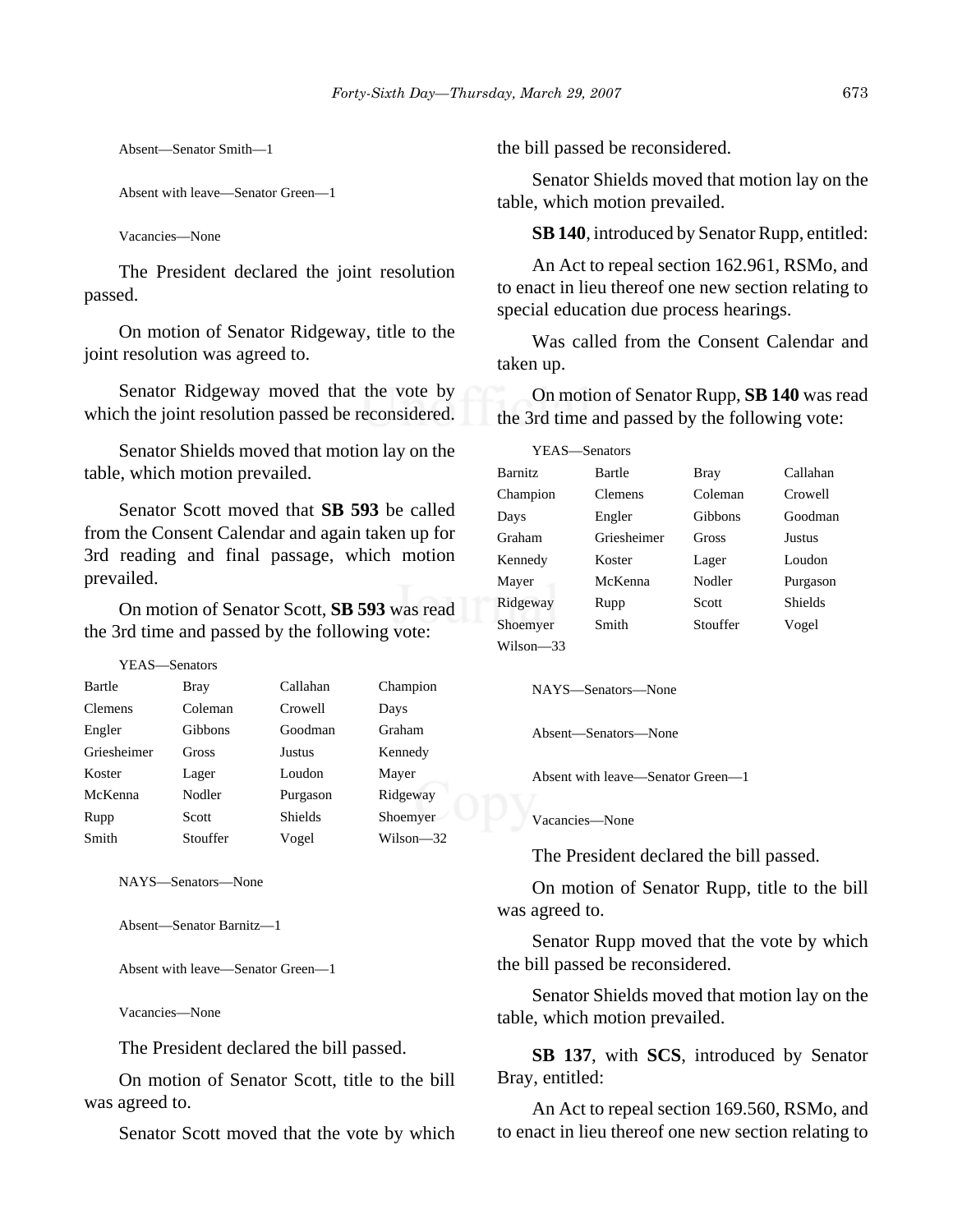employment of retirees of the public school retirement system.

Was called from the Consent Calendar and taken up.

**SCS** for **SB 137**, entitled:

## SENATE COMMITTEE SUBSTITUTE FOR SENATE BILL NO. 137

An Act to repeal section 169.596, RSMo, and to enact in lieu thereof one new section relating to employment of retirees of the public school retirement system.

Was taken up.

Senator Bray moved that **SCS** for **SB 137** be adopted.

Senator Bray requested unanimous consent of the Senate to suspend the rules for the purpose of offering an amendment, which request was granted.

Senator Bray offered **SA 1**, which was read:

#### SENATE AMENDMENT NO. 1

Amend Senate Committee Substitute for Senate Bill No. 137, Page 1, Section 169.596, Line 14, by inserting immediately after the word "employed" the following: "**up to**".

Senator Bray moved that the above amendment be adopted, which motion prevailed.

Senator Bray moved that **SCS** for **SB 137**, as amended, be adopted, which motion prevailed.

Senator Gross assumed the Chair.

On motion of Senator Bray, **SCS** for **SB 137**, as amended, was read the 3rd time and passed by the following vote:

|                | YEAS—Senators  |         |          |
|----------------|----------------|---------|----------|
| <b>Barnitz</b> | Bartle         | Bray    | Callahan |
| Champion       | <b>Clemens</b> | Coleman | Crowell  |
| Days           | Engler         | Gibbons | Goodman  |
| Graham         | Griesheimer    | Gross   | Justus   |
| Kennedy        | Koster         | Lager   | Loudon   |

| Mayer     | McKenna | Nodler   | Purgason |
|-----------|---------|----------|----------|
| Ridgeway  | Rupp    | Scott    | Shields  |
| Shoemver  | Smith   | Stouffer | Vogel    |
| Wilson—33 |         |          |          |

NAYS—Senators—None

Absent—Senators—None

Absent with leave—Senator Green—1

Vacancies—None

The President declared the bill passed.

On motion of Senator Bray, title to the bill was agreed to.

Senator Bray moved that the vote by which the bill passed be reconsidered.

Senator Shields moved that motion lay on the table, which motion prevailed.

**SB 419**, introduced by Senator Kennedy, entitled:

An Act to repeal section 247.060, RSMo, and to enact in lieu thereof one new section relating to public water supply districts.

Was called from the Consent Calendar and taken up.

On motion of Senator Kennedy, **SB 419** was read the 3rd time and passed by the following vote:

| Ridgeway          |
|-------------------|
| Shoemyer          |
| Wilson-32         |
| Graham<br>Kennedy |

NAYS—Senators—None

Absent—Senator Barnitz—1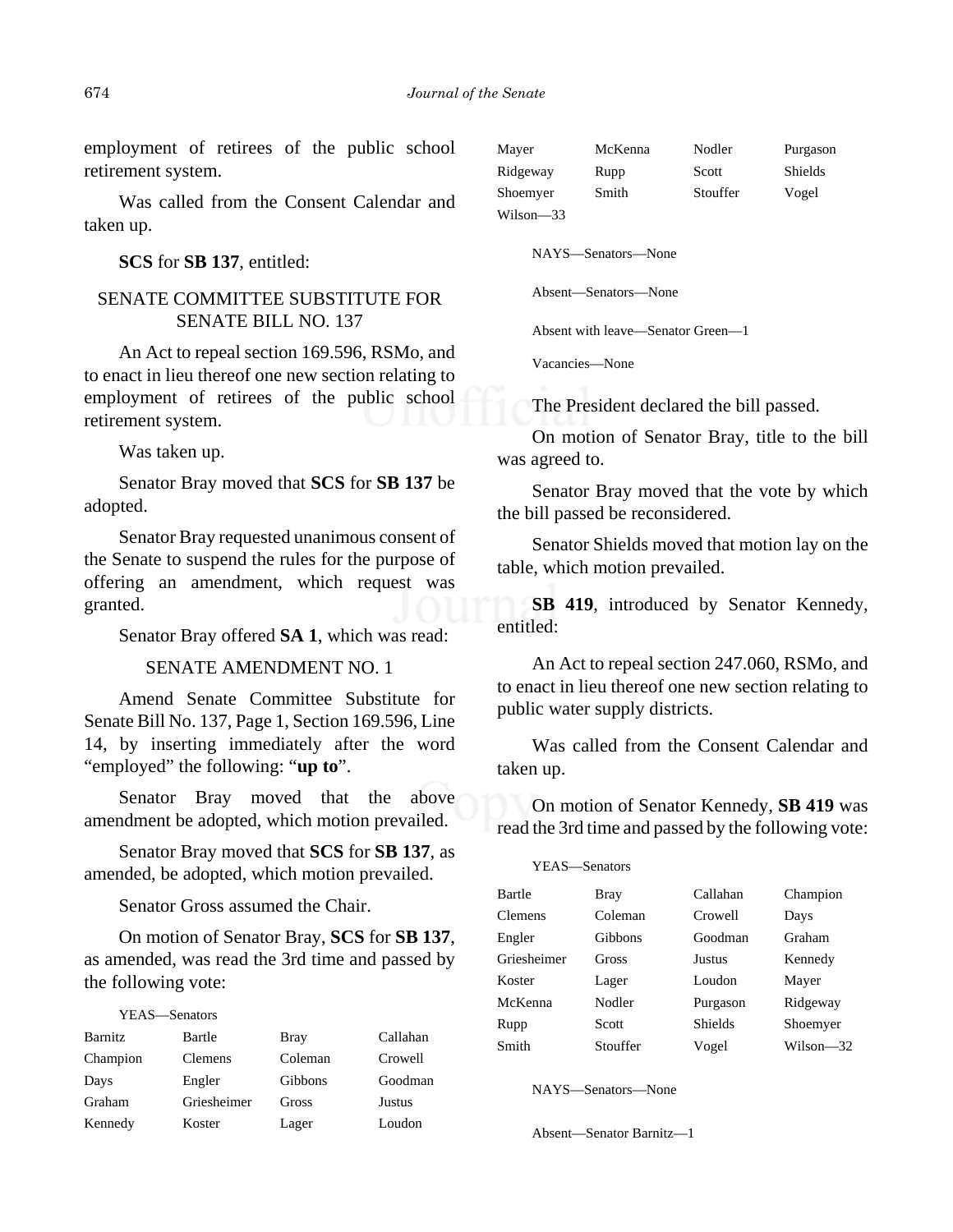| Absent with leave—Senator Green—1                                                                   | McKenna<br>Rupp                                                                | Nodler<br>Scott                   | Purgason<br>Shields | Ridgeway<br>Shoemyer                                                                                |  |
|-----------------------------------------------------------------------------------------------------|--------------------------------------------------------------------------------|-----------------------------------|---------------------|-----------------------------------------------------------------------------------------------------|--|
| Vacancies-None                                                                                      | Smith                                                                          | Stouffer                          | $Vogel - 31$        |                                                                                                     |  |
| The President declared the bill passed.                                                             | NAYS-Senators-None                                                             |                                   |                     |                                                                                                     |  |
| On motion of Senator Kennedy, title to the bill<br>was agreed to.                                   | Absent-Senator Barnitz-1                                                       |                                   |                     |                                                                                                     |  |
| Senator Kennedy moved that the vote by                                                              |                                                                                | Absent with leave-Senator Green-1 |                     |                                                                                                     |  |
| which the bill passed be reconsidered.                                                              | Excused from voting-Senator Wilson-1                                           |                                   |                     |                                                                                                     |  |
| Senator Shields moved that motion lay on the<br>table, which motion prevailed.                      | Vacancies-None                                                                 |                                   |                     |                                                                                                     |  |
| SB 477, with SCS, introduced by Senator<br>Days, entitled:                                          | The President declared the bill passed.                                        |                                   |                     |                                                                                                     |  |
| An Act to repeal section 590.050, RSMo, and<br>to enact in lieu thereof one new section relating to | On motion of Senator Days, title to the bill<br>was agreed to.                 |                                   |                     |                                                                                                     |  |
| peace officer training.                                                                             | Senator Days moved that the vote by which                                      |                                   |                     |                                                                                                     |  |
| Was called from the Consent Calendar and                                                            | the bill passed be reconsidered.                                               |                                   |                     |                                                                                                     |  |
| taken up.<br>Under the provisions of Senate Rule 91,<br>Senator Wilson was excused from voting.     | Senator Shields moved that motion lay on the<br>table, which motion prevailed. |                                   |                     |                                                                                                     |  |
| SCS for SB 477, entitled:                                                                           | <b>SB</b><br>entitled:                                                         |                                   |                     | <b>648</b> , introduced by Senator Vogel,                                                           |  |
| <b>SENATE COMMITTEE SUBSTITUTE FOR</b><br><b>SENATE BILL NO. 477</b>                                |                                                                                |                                   |                     | An Act to repeal section 217.045, RSMo, and<br>to enact in lieu thereof one new section relating to |  |

An Act to repeal sections 590.040 and 590.050, RSMo, and to enact in lieu thereof two new sections relating to peace officer training.

Was taken up.

Senator Days moved that **SCS** for **SB 477** be adopted, which motion prevailed.

On motion of Senator Days, **SCS** for **SB 477** was read the 3rd time and passed by the following vote:

| YEAS—Senators  |              |          |          |
|----------------|--------------|----------|----------|
| Bartle         | Bray         | Callahan | Champion |
| <b>Clemens</b> | Coleman      | Crowell  | Days     |
| Engler         | Gibbons      | Goodman  | Graham   |
| Griesheimer    | <b>Gross</b> | Justus   | Kennedy  |
| Koster         | Lager        | Loudon   | Mayer    |

to enact in lieu thereof one new section relating to funds for the department of corrections.

Was called from the Consent Calendar and taken up.

On motion of Senator Vogel, **SB 648** was read the 3rd time and passed by the following vote:

|                | YEAS—Senators |          |          |
|----------------|---------------|----------|----------|
| <b>Barnitz</b> | Bartle        | Bray     | Callahan |
| Champion       | Clemens       | Coleman  | Crowell  |
| Days           | Engler        | Gibbons  | Goodman  |
| Graham         | Griesheimer   | Gross    | Justus   |
| Kennedy        | Koster        | Lager    | Loudon   |
| Mayer          | McKenna       | Nodler   | Purgason |
| Ridgeway       | Rupp          | Scott    | Shields  |
| Shoemyer       | Smith         | Stouffer | Vogel    |
| Wilson-33      |               |          |          |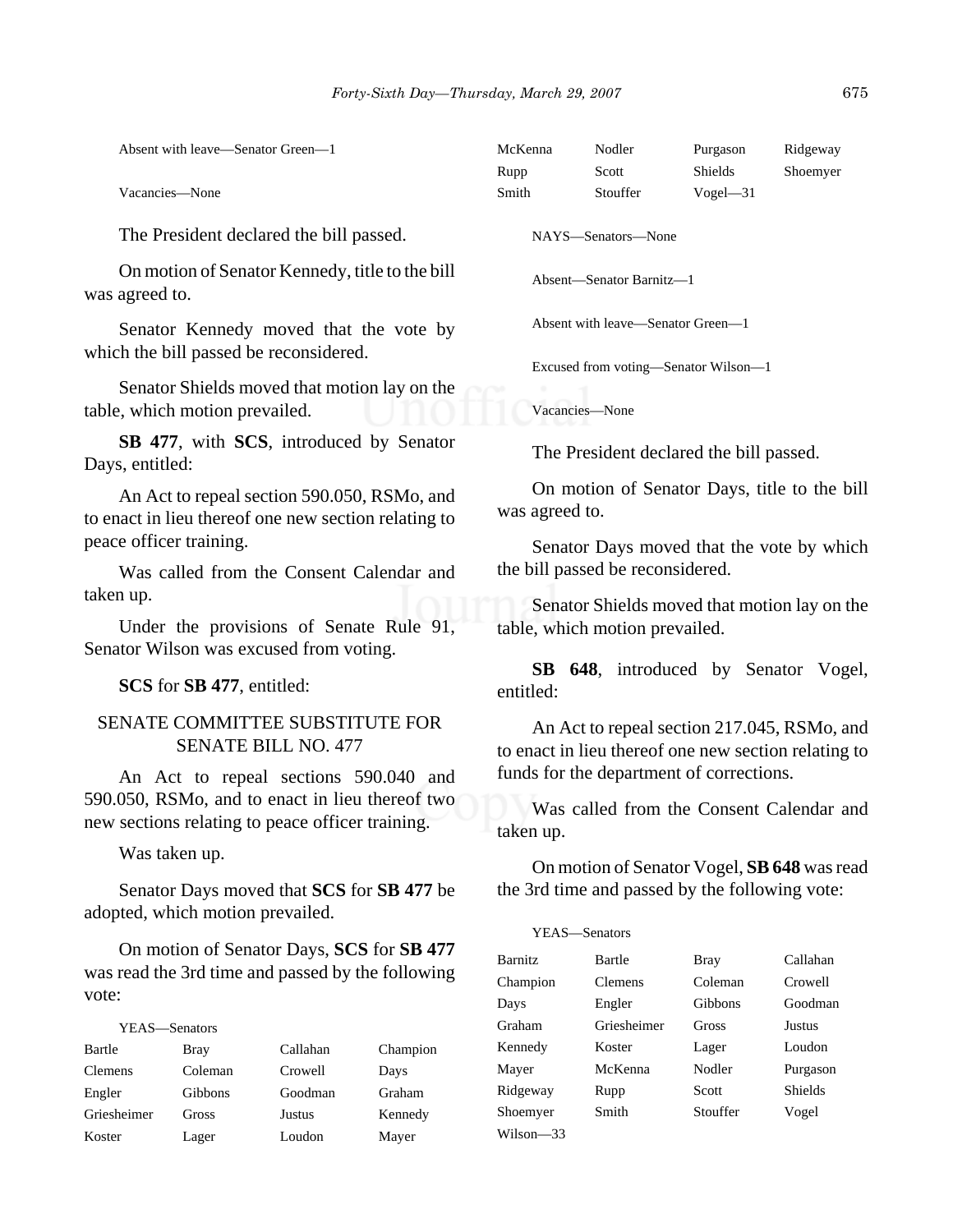NAYS—Senators—None

Absent—Senators—None

Absent with leave—Senator Green—1

Vacancies—None

The President declared the bill passed.

On motion of Senator Vogel, title to the bill was agreed to.

Senator Vogel moved that the vote by which the bill passed be reconsidered.

Senator Shields moved that motion lay on the table, which motion prevailed.

**SB 666**, introduced by Senator Scott, entitled:

An Act to repeal section 41.950, RSMo, and to enact in lieu thereof one new section relating to professional license renewals for military.

Was called from the Consent Calendar and taken up.

On motion of Senator Scott, **SB 666** was read the 3rd time and passed by the following vote:

| YEAS—Senators  |             |          |                |
|----------------|-------------|----------|----------------|
| <b>Barnitz</b> | Bartle      | Bray     | Callahan       |
| Champion       | Clemens     | Coleman  | Crowell        |
| Days           | Engler      | Gibbons  | Goodman        |
| Graham         | Griesheimer | Gross    | <b>Justus</b>  |
| Kennedy        | Koster      | Lager    | Loudon         |
| Mayer          | McKenna     | Nodler   | Purgason       |
| Ridgeway       | Rupp        | Scott    | <b>Shields</b> |
| Shoemyer       | Smith       | Stouffer | Vogel          |
| Wilson—33      |             |          |                |

NAYS—Senators—None

Absent—Senators—None

Absent with leave—Senator Green—1

Vacancies—None

The President declared the bill passed.

On motion of Senator Bartle, title to the bill was agreed to.

Senator Bartle moved that the vote by which the bill passed be reconsidered.

Senator Scott moved that motion lay on the table, which motion prevailed.

**SB 582**, introduced by Senator Shoemyer, entitled:

An Act to repeal sections 140.230, 140.250, 140.260, 140.290, 140.310, 140.340, 140.405, and 140.420, RSMo, and to enact in lieu thereof eight new sections relating to collection of delinquent taxes.

Was called from the Consent Calendar and taken up.

On motion of Senator Shoemyer, **SB 582** was read the 3rd time and passed by the following vote:

| <b>YEAS</b> —Senators |             |          |          |
|-----------------------|-------------|----------|----------|
| <b>Barnitz</b>        | Bartle      | Bray     | Callahan |
| Champion              | Clemens     | Coleman  | Crowell  |
| Days                  | Engler      | Gibbons  | Goodman  |
| Graham                | Griesheimer | Gross    | Justus   |
| Kennedy               | Koster      | Lager    | Loudon   |
| Mayer                 | McKenna     | Nodler   | Purgason |
| Ridgeway              | Rupp        | Scott    | Shields  |
| Shoemyer              | Smith       | Stouffer | Vogel    |
| Wilson-33             |             |          |          |

NAYS—Senators—None

Absent—Senators—None

Absent with leave—Senator Green—1

Vacancies—None

The President declared the bill passed.

On motion of Senator Shoemyer, title to the bill was agreed to.

Senator Shoemyer moved that the vote by which the bill passed be reconsidered.

Senator Shields moved that motion lay on the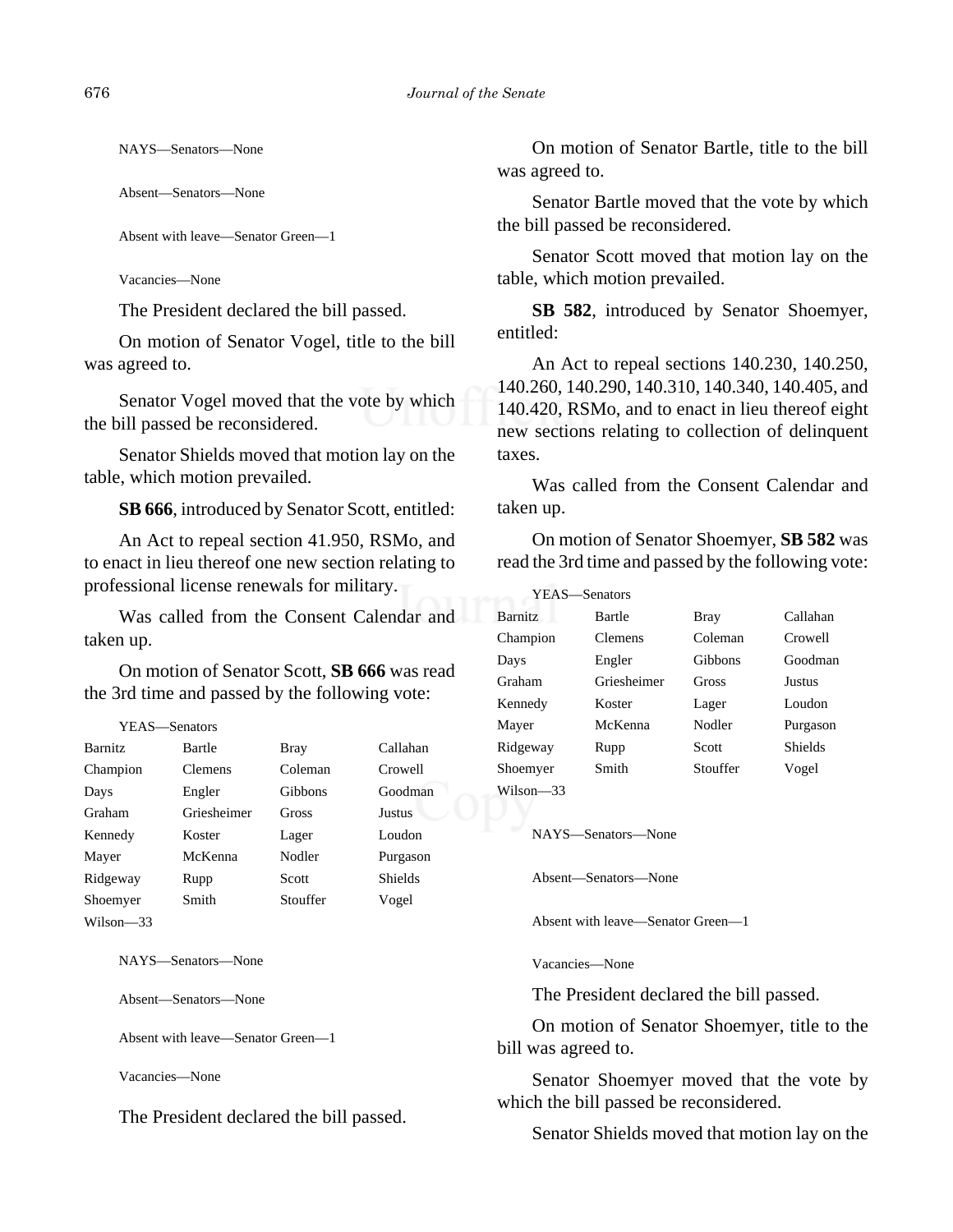table, which motion prevailed.

**SB 520**, with **SCS**, introduced by Senator Engler, entitled:

An Act to repeal sections 287.127 and 288.130, RSMo, and to enact in lieu thereof three new sections relating to labor posting requirements, with penalty provisions.

Was called from the Consent Calendar and taken up.

**SCS** for **SB 520**, entitled:

## SENATE COMMITTEE SUBSTITUTE FOR SENATE BILL NO. 520

An Act to repeal sections 287.127 and 288.130, RSMo, and to enact in lieu thereof three new sections relating to labor posting requirements, with penalty provisions.

Was taken up.

Senator Engler moved that **SCS** for **SB 520** be adopted, which motion prevailed.

On motion of Senator Engler, **SCS** for **SB 520** was read the 3rd time and passed by the following vote:

#### YEAS—Senators

| <b>Barnitz</b> | Bartle         | Bray     | Callahan       |
|----------------|----------------|----------|----------------|
| Champion       | <b>Clemens</b> | Coleman  | Crowell        |
| Days           | Engler         | Gibbons  | Goodman        |
| Graham         | Griesheimer    | Gross    | <b>Justus</b>  |
| Kennedy        | Koster         | Lager    | Loudon         |
| Mayer          | McKenna        | Nodler   | Purgason       |
| Ridgeway       | Rupp           | Scott    | <b>Shields</b> |
| Shoemyer       | Smith          | Stouffer | Vogel          |
| Wilson—33      |                |          |                |

NAYS—Senators—None

Absent—Senators—None

Absent with leave—Senator Green—1

Vacancies—None

The President declared the bill passed.

On motion of Senator Engler, title to the bill was agreed to.

Senator Engler moved that the vote by which the bill passed be reconsidered.

Senator Bartle moved that motion lay on the table, which motion prevailed.

**SB 530**, with **SCS**, introduced by Senator Gibbons, entitled:

An Act to repeal section 198.086, RSMo, and to enact in lieu thereof one new section relating to the Alzheimer's demonstration project.

Was called from the Consent Calendar and taken up.

**SCS** for **SB 530**, entitled:

#### SENATE COMMITTEE SUBSTITUTE FOR SENATE BILL NO. 530

An Act to repeal section 198.086, RSMo, and to enact in lieu thereof one new section relating to the Alzheimer's demonstration project.

Was taken up.

Senator Gibbons moved that **SCS** for **SB 530** be adopted, which motion prevailed.

On motion of Senator Gibbons, **SCS** for **SB 530** was read the 3rd time and passed by the following vote:

YEAS—Senators

| <b>Barnitz</b> | <b>Bartle</b> | Bray     | Callahan       |
|----------------|---------------|----------|----------------|
| Champion       | Clemens       | Coleman  | Crowell        |
| Days           | Engler        | Gibbons  | Goodman        |
| Graham         | Griesheimer   | Gross    | Justus         |
| Kennedy        | Koster        | Lager    | Loudon         |
| Mayer          | McKenna       | Nodler   | Purgason       |
| Ridgeway       | Rupp          | Scott    | <b>Shields</b> |
| Shoemyer       | Smith         | Stouffer | Vogel          |
| Wilson-33      |               |          |                |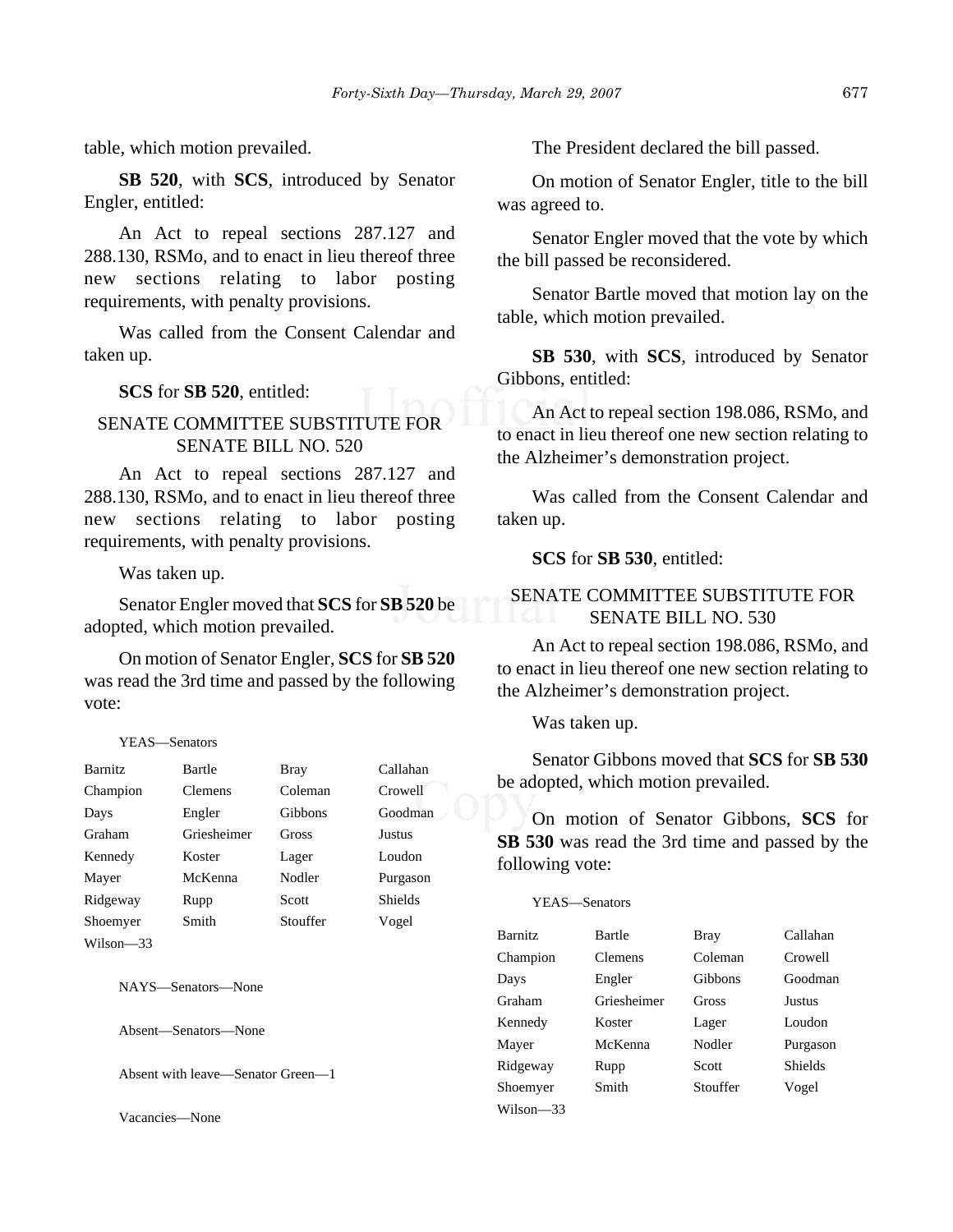NAYS—Senators—None

Absent—Senators—None

```
Absent with leave—Senator Green—1
```
Vacancies—None

The President declared the bill passed.

On motion of Senator Gibbons, title to the bill was agreed to.

Senator Gibbons moved that the vote by which the bill passed be reconsidered.

Senator Shields moved that motion lay on the table, which motion prevailed.

**SB 338**, introduced by Senator Mayer, entitled:

An Act to amend chapter 484, RSMo, by adding thereto one new section relating to allowing attorneys to provide legal services to needy persons without compensation.

Was called from the Consent Calendar and taken up.

On motion of Senator Mayer, **SB 338** was read the 3rd time and passed by the following vote:

#### YEAS—Senators

| <b>Barnitz</b> | Bartle         | Bray         | Callahan      |
|----------------|----------------|--------------|---------------|
| Champion       | <b>Clemens</b> | Coleman      | Crowell       |
| Days           | Engler         | Gibbons      | Goodman       |
| Graham         | Griesheimer    | <b>Gross</b> | <b>Justus</b> |
| Kennedy        | Koster         | Lager        | Loudon        |
| Mayer          | McKenna        | Nodler       | Purgason      |
| Ridgeway       | Rupp           | Scott        | Shields       |
| Shoemyer       | Smith          | Stouffer     | Vogel         |
| Wilson—33      |                |              |               |

NAYS—Senators—None

Absent—Senators—None

Absent with leave—Senator Green—1

Vacancies—None

The President declared the bill passed.

On motion of Senator Mayer, title to the bill was agreed to.

Senator Mayer moved that the vote by which the bill passed be reconsidered.

Senator Shields moved that motion lay on the table, which motion prevailed.

**SB 302**, with **SCS**, introduced by Senator Loudon, entitled:

An Act to repeal section 429.603, RSMo, and to enact in lieu thereof one new section relating to commercial real estate broker liens.

Was called from the Consent Calendar and taken up.

#### **SCS** for **SB 302**, entitled:

## SENATE COMMITTEE SUBSTITUTE FOR SENATE BILL NO. 302

An Act to repeal sections 429.010, 429.080, and 429.603, RSMo, and to enact in lieu thereof three new sections relating to statutory liens against real estate.

Was taken up.

Senator Loudon moved that **SCS** for **SB 302** be adopted, which motion prevailed.

On motion of Senator Loudon, **SCS** for **SB 302** was read the 3rd time and passed by the following vote:

| <b>Barnitz</b> | Bartle      | Bray     | Callahan       |
|----------------|-------------|----------|----------------|
| Champion       | Clemens     | Coleman  | Crowell        |
| Days           | Engler      | Gibbons  | Goodman        |
| Graham         | Griesheimer | Gross    | Justus         |
| Kennedy        | Koster      | Lager    | Loudon         |
| Mayer          | McKenna     | Nodler   | Purgason       |
| Ridgeway       | Rupp        | Scott    | <b>Shields</b> |
| Shoemyer       | Smith       | Stouffer | Vogel          |
| Wilson-33      |             |          |                |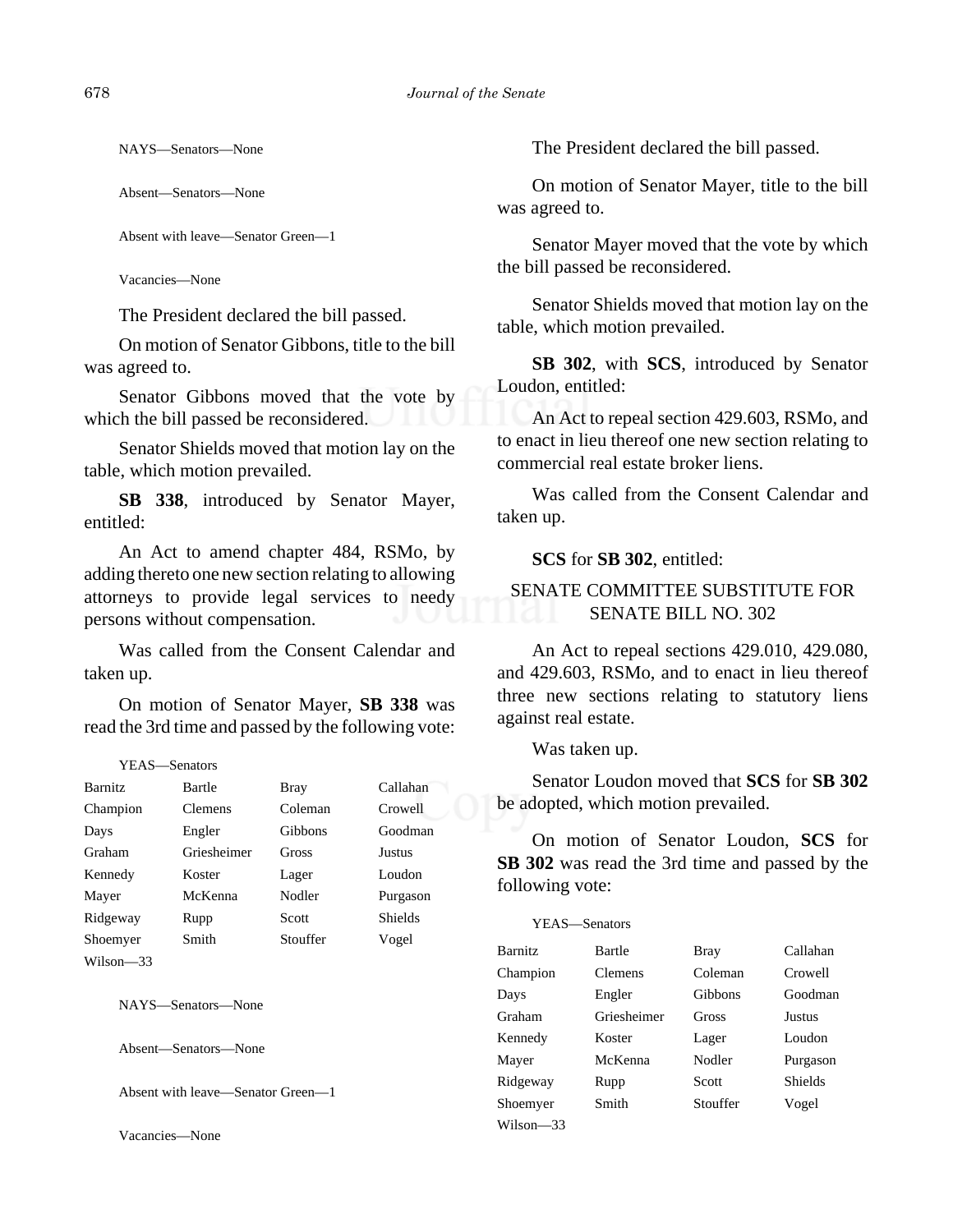NAYS—Senators—None

Absent—Senators—None

Absent with leave—Senator Green—1

Vacancies—None

The President declared the bill passed.

On motion of Senator Loudon, title to the bill was agreed to.

Senator Loudon moved that the vote by which the bill passed be reconsidered.

Senator Shields moved that motion lay on the table, which motion prevailed.

**SB 481**, introduced by Senator Ridgeway, entitled:

An Act to repeal sections 621.250 and 640.013, RSMo, and to enact in lieu thereof two new sections relating to certain appeals to be heard by the administrative hearing commission.

Was called from the Consent Calendar and taken up.

On motion of Senator Ridgeway, **SB 481** was read the 3rd time and passed by the following vote:

#### YEAS—Senators

| Barnitz   | Bartle      | Bray     | Callahan |
|-----------|-------------|----------|----------|
| Champion  | Clemens     | Coleman  | Crowell  |
| Days      | Engler      | Gibbons  | Goodman  |
| Graham    | Griesheimer | Gross    | Justus   |
| Kennedy   | Koster      | Lager    | Loudon   |
| Mayer     | McKenna     | Nodler   | Purgason |
| Ridgeway  | Rupp        | Scott    | Shields  |
| Shoemyer  | Smith       | Stouffer | Vogel    |
| Wilson—33 |             |          |          |

NAYS—Senators—None

Absent—Senators—None

Absent with leave—Senator Green—1

Vacancies—None

The President declared the bill passed.

On motion of Senator Ridgeway, title to the bill was agreed to.

Senator Ridgeway moved that the vote by which the bill passed be reconsidered.

Senator Shields moved that motion lay on the table, which motion prevailed.

**SB 398**, introduced by Senator Crowell, entitled:

An Act to repeal section 456.5-501, RSMo, and to enact in lieu thereof one new section relating to the Missouri uniform trust code.

Was called from the Consent Calendar and taken up.

On motion of Senator Crowell, **SB 398** was read the 3rd time and passed by the following vote:

| YEAS—Senators |             |          |          |
|---------------|-------------|----------|----------|
| Barnitz       | Bartle      | Bray     | Callahan |
| Champion      | Clemens     | Coleman  | Crowell  |
| Days          | Engler      | Gibbons  | Goodman  |
| Graham        | Griesheimer | Gross    | Justus   |
| Kennedy       | Koster      | Lager    | Loudon   |
| Mayer         | McKenna     | Nodler   | Purgason |
| Ridgeway      | Rupp        | Scott    | Shields  |
| Shoemver      | Smith       | Stouffer | Vogel    |
| Wilson—33     |             |          |          |

NAYS—Senators—None

Absent—Senators—None

Absent with leave—Senator Green—1

Vacancies—None

The President declared the bill passed.

On motion of Senator Crowell, title to the bill was agreed to.

Senator Crowell moved that the vote by which the bill passed be reconsidered.

Senator Shields moved that motion lay on the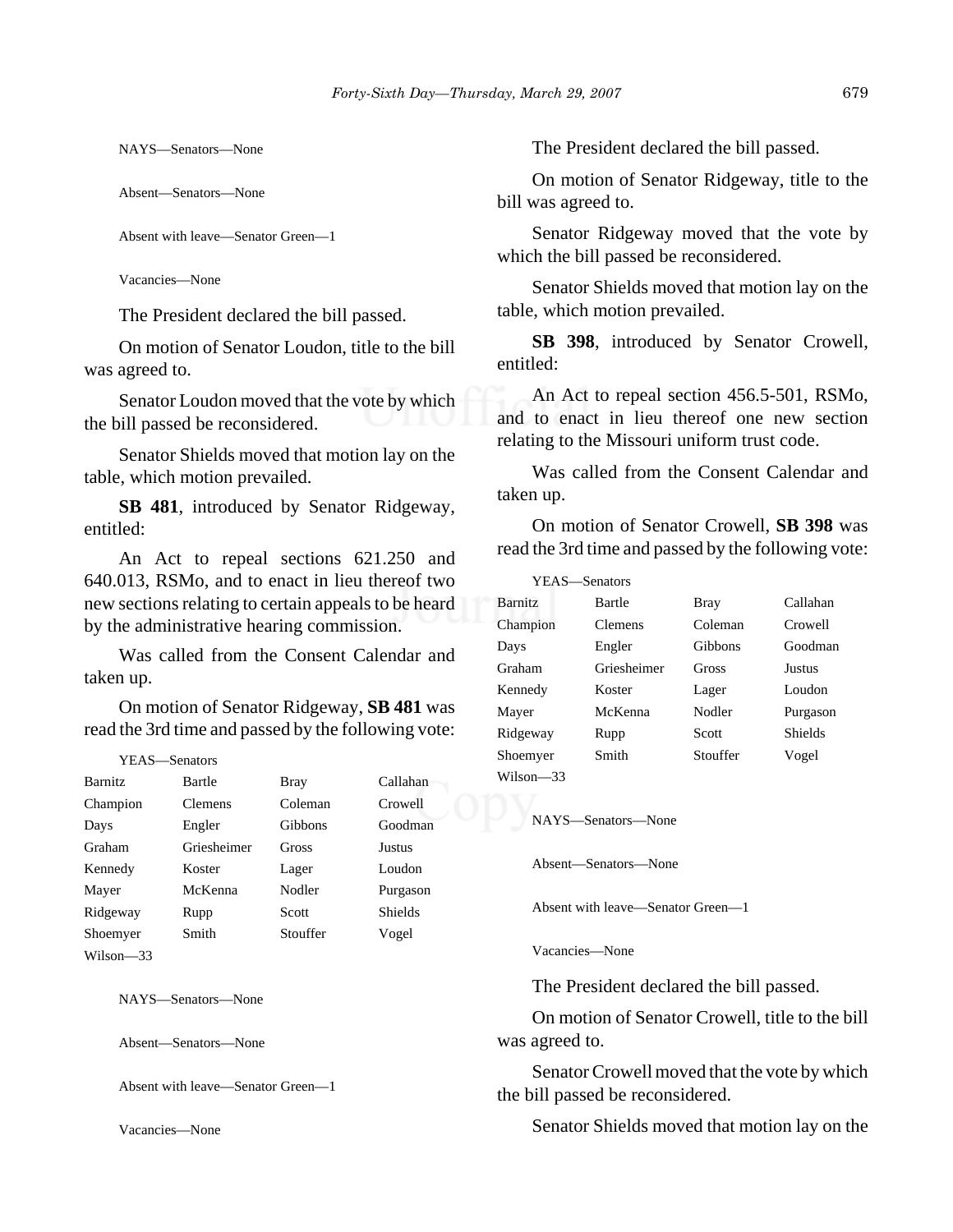table, which motion prevailed.

**SB 605**, introduced by Senators Coleman and Gibbons, entitled:

An Act to repeal section 94.660, RSMo, and to enact in lieu thereof one new section relating to a public transit sales tax.

Was called from the Consent Calendar and taken up by Senator Coleman.

On motion of Senator Coleman, **SB 605** was read the 3rd time and passed by the following vote:

YEAS—Senators

| <b>Barnitz</b> | Bartle         | Bray     | Callahan       |
|----------------|----------------|----------|----------------|
| Champion       | <b>Clemens</b> | Coleman  | Crowell        |
| Days           | Engler         | Gibbons  | Goodman        |
| Graham         | Griesheimer    | Gross    | Justus         |
| Kennedy        | Koster         | Lager    | Loudon         |
| Mayer          | McKenna        | Nodler   | Purgason       |
| Ridgeway       | Rupp           | Scott    | <b>Shields</b> |
| Shoemyer       | Smith          | Stouffer | Vogel          |
| Wilson-33      |                |          |                |

NAYS—Senators—None

Absent—Senators—None

Absent with leave—Senator Green—1

Vacancies—None

The President declared the bill passed.

On motion of Senator Coleman, title to the bill was agreed to.

Senator Coleman moved that the vote by which the bill passed be reconsidered.

Senator Shields moved that motion lay on the table, which motion prevailed.

**SB 638**, with **SCS**, introduced by Senator Bray, entitled:

An Act to repeal section 79.050, RSMo, and to enact in lieu thereof one new section relating to term of fourth class city mayors.

Was called from the Consent Calendar and taken up.

**SCS** for **SB 638**, entitled:

#### SENATE COMMITTEE SUBSTITUTE FOR SENATE BILL NO. 638

An Act to repeal section 79.050, RSMo, and to enact in lieu thereof one new section relating to term of fourth class city mayors.

Was taken up.

Senator Bray moved that **SCS** for **SB 638** be adopted, which motion prevailed.

On motion of Senator Bray, **SCS** for **SB 638** was read the 3rd time and passed by the following vote:

|                | YEAS—Senators |          |                |
|----------------|---------------|----------|----------------|
| <b>Barnitz</b> | Bartle        | Bray     | Callahan       |
| Champion       | Clemens       | Coleman  | Crowell        |
| Days           | Engler        | Gibbons  | Goodman        |
| Graham         | Griesheimer   | Gross    | Justus         |
| Kennedy        | Koster        | Lager    | Loudon         |
| Mayer          | McKenna       | Nodler   | Purgason       |
| Ridgeway       | Rupp          | Scott    | <b>Shields</b> |
| Shoemyer       | Smith         | Stouffer | Vogel          |
| Wilson—33      |               |          |                |

NAYS—Senators—None

Absent—Senators—None

Absent with leave—Senator Green—1

Vacancies—None

The President declared the bill passed.

On motion of Senator Bray, title to the bill was agreed to.

Senator Bray moved that the vote by which the bill passed be reconsidered.

Senator Shields moved that motion lay on the table, which motion prevailed.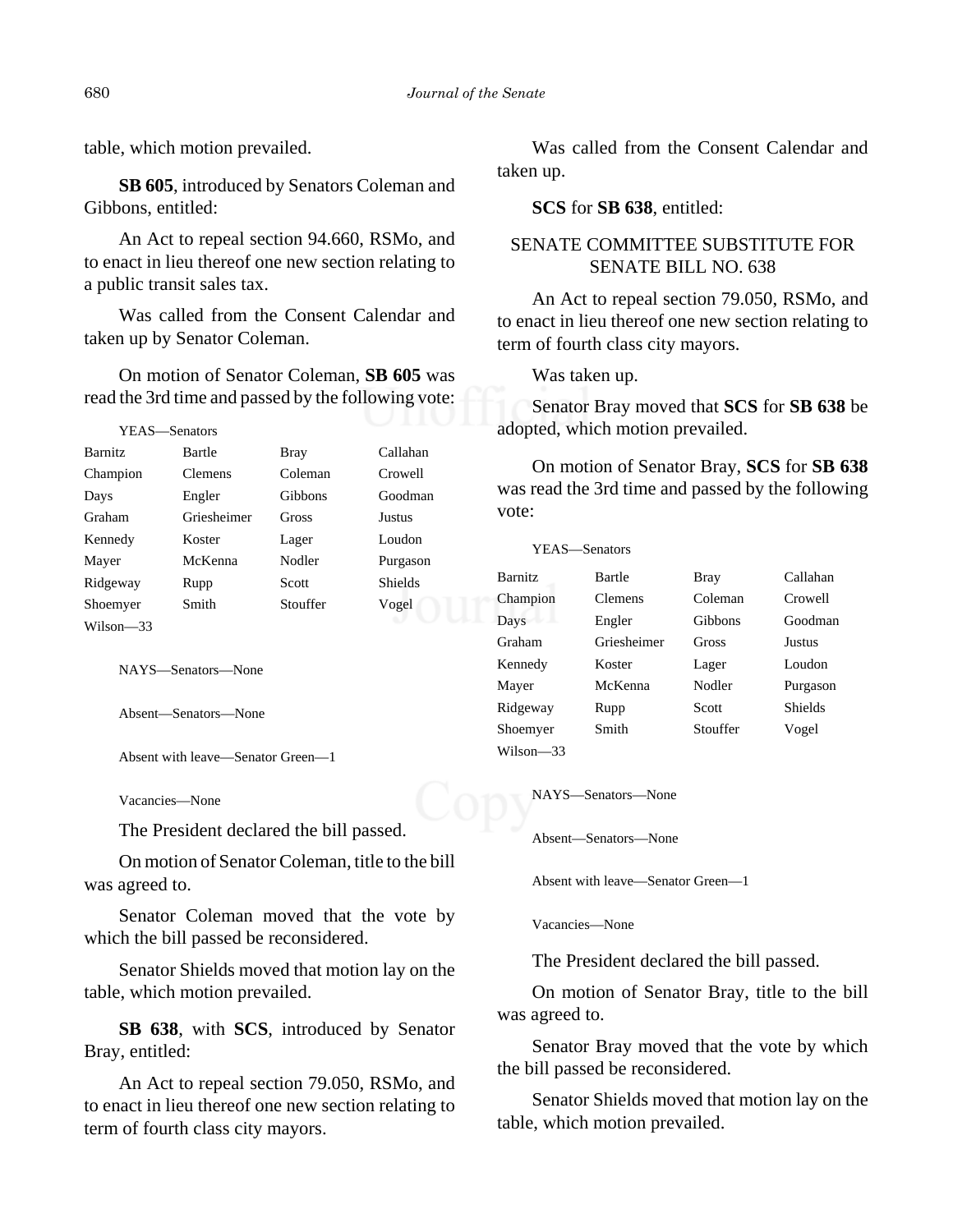**SB 513**, introduced by Senator Clemens, entitled:

An Act to repeal section 335.212, RSMo, and to enact in lieu thereof one new section relating to the professional and practical nursing student loan program.

Was called from the Consent Calendar and taken up.

On motion of Senator Clemens, **SB 513** was read the 3rd time and passed by the following vote:

| YEAS-Senators  |                |             |                |
|----------------|----------------|-------------|----------------|
| <b>Barnitz</b> | Bartle         | <b>Bray</b> | Callahan       |
| Champion       | <b>Clemens</b> | Coleman     | Crowell        |
| Days           | Engler         | Gibbons     | Goodman        |
| Graham         | Griesheimer    | Gross       | Justus         |
| Kennedy        | Koster         | Lager       | Loudon         |
| Mayer          | McKenna        | Nodler      | Purgason       |
| Ridgeway       | Rupp           | Scott       | <b>Shields</b> |
| Shoemyer       | Smith          | Stouffer    | Vogel          |
| Wilson-33      |                |             |                |

NAYS—Senators—None

Absent—Senators—None

Absent with leave—Senator Green—1

Vacancies—None

The President declared the bill passed.

On motion of Senator Clemens, title to the bill was agreed to.

Senator Clemens moved that the vote by which the bill passed be reconsidered.

Senator Shields moved that motion lay on the table, which motion prevailed.

**SB 328**, with **SCS**, introduced by Senator Engler, entitled:

An Act to repeal section 260.200, RSMo, and to enact in lieu thereof two new sections relating to bio reactor landfills.

Was called from the Consent Calendar and taken up.

**SCS** for **SB 328**, entitled:

## SENATE COMMITTEE SUBSTITUTE FOR SENATE BILL NO. 328

An Act to repeal sections 260.200 and 260.250, RSMo, and to enact in lieu thereof two new sections relating to bioreactors.

Was taken up.

Senator Engler moved that **SCS** for **SB 328** be adopted, which motion prevailed.

On motion of Senator Engler, **SCS** for **SB 328** was read the 3rd time and passed by the following vote:

|                | YEAS—Senators |             |                |
|----------------|---------------|-------------|----------------|
| <b>Barnitz</b> | Bartle        | <b>Bray</b> | Callahan       |
| Champion       | Clemens       | Coleman     | Crowell        |
| Days           | Engler        | Gibbons     | Goodman        |
| Graham         | Griesheimer   | Gross       | <b>Justus</b>  |
| Kennedy        | Koster        | Lager       | Loudon         |
| Mayer          | McKenna       | Nodler      | Purgason       |
| Ridgeway       | Rupp          | Scott       | <b>Shields</b> |
| Shoemyer       | Smith         | Stouffer    | Vogel          |
| Wilson—33      |               |             |                |

NAYS—Senators—None

Absent—Senators—None

Absent with leave—Senator Green—1

Vacancies—None

The President declared the bill passed.

On motion of Senator Engler, title to the bill was agreed to.

Senator Engler moved that the vote by which the bill passed be reconsidered.

Senator Crowell moved that motion lay on the table, which motion prevailed.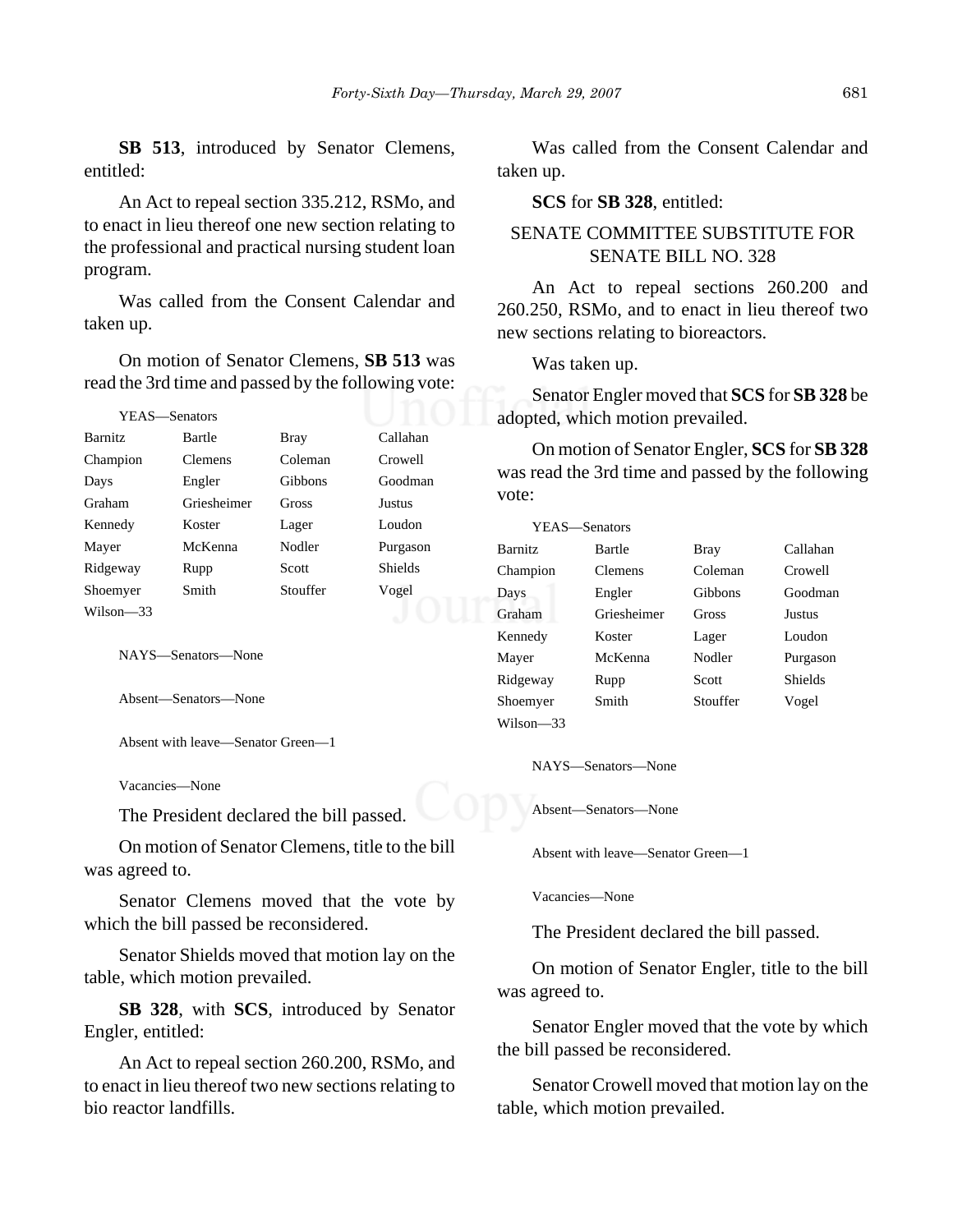**SB 306**, introduced by Senator Crowell, entitled:

An Act to amend chapter 8, RSMo, by adding thereto one new section relating to access to the dome of the state capitol.

Was called from the Consent Calendar and taken up.

On motion of Senator Crowell, **SB 306** was read the 3rd time and passed by the following vote:

| YEAS—Senators  |                |             |                |
|----------------|----------------|-------------|----------------|
| <b>Barnitz</b> | Bartle         | <b>Bray</b> | Callahan       |
| Champion       | <b>Clemens</b> | Coleman     | Crowell        |
| Days           | Engler         | Gibbons     | Goodman        |
| Graham         | Griesheimer    | Gross       | Justus         |
| Kennedy        | Koster         | Lager       | Loudon         |
| Mayer          | McKenna        | Nodler      | Purgason       |
| Ridgeway       | Rupp           | Scott       | <b>Shields</b> |
| Shoemyer       | Smith          | Stouffer    | Vogel          |
| Wilson—33      |                |             |                |

NAYS—Senators—None

Absent—Senators—None

Absent with leave—Senator Green—1

Vacancies—None

The President declared the bill passed.

On motion of Senator Crowell, title to the bill was agreed to.

Senator Crowell moved that the vote by which the bill passed be reconsidered.

Senator Shields moved that motion lay on the table, which motion prevailed.

**SB 393**, with **SCS**, introduced by Senator McKenna, entitled:

An Act to amend chapter 321, RSMo, by adding thereto one new section relating to fire protection district consolidation.

Was called from the Consent Calendar and

taken up.

**SCS** for **SB 393**, entitled:

## SENATE COMMITTEE SUBSTITUTE FOR SENATE BILL NO. 393

An Act to amend chapter 321, RSMo, by adding thereto one new section relating to fire protection district consolidation.

Was taken up.

Senator McKenna moved that **SCS** for **SB 393** be adopted, which motion prevailed.

On motion of Senator McKenna, **SCS** for **SB 393** was read the 3rd time and passed by the following vote:

| YEAS—Senators  |             |          |           |
|----------------|-------------|----------|-----------|
| <b>Barnitz</b> | Bartle      | Bray     | Callahan  |
| Champion       | Clemens     | Coleman  | Crowell   |
| Days           | Engler      | Gibbons  | Goodman   |
| Graham         | Griesheimer | Gross    | Justus    |
| Kennedy        | Koster      | Lager    | Loudon    |
| Mayer          | Nodler      | Purgason | Ridgeway  |
| Rupp           | Scott       | Shields  | Shoemyer  |
| Smith          | Stouffer    | Vogel    | Wilson—32 |

NAYS—Senator McKenna—1

Absent—Senators—None

Absent with leave—Senator Green—1

Vacancies—None

The President declared the bill passed.

On motion of Senator McKenna, title to the bill was agreed to.

Senator McKenna moved that the vote by which the bill passed be reconsidered.

Senator Shields moved that motion lay on the table, which motion prevailed.

#### **REPORTS OF STANDING COMMITTEES**

Senator Gibbons, Chairman of the Committee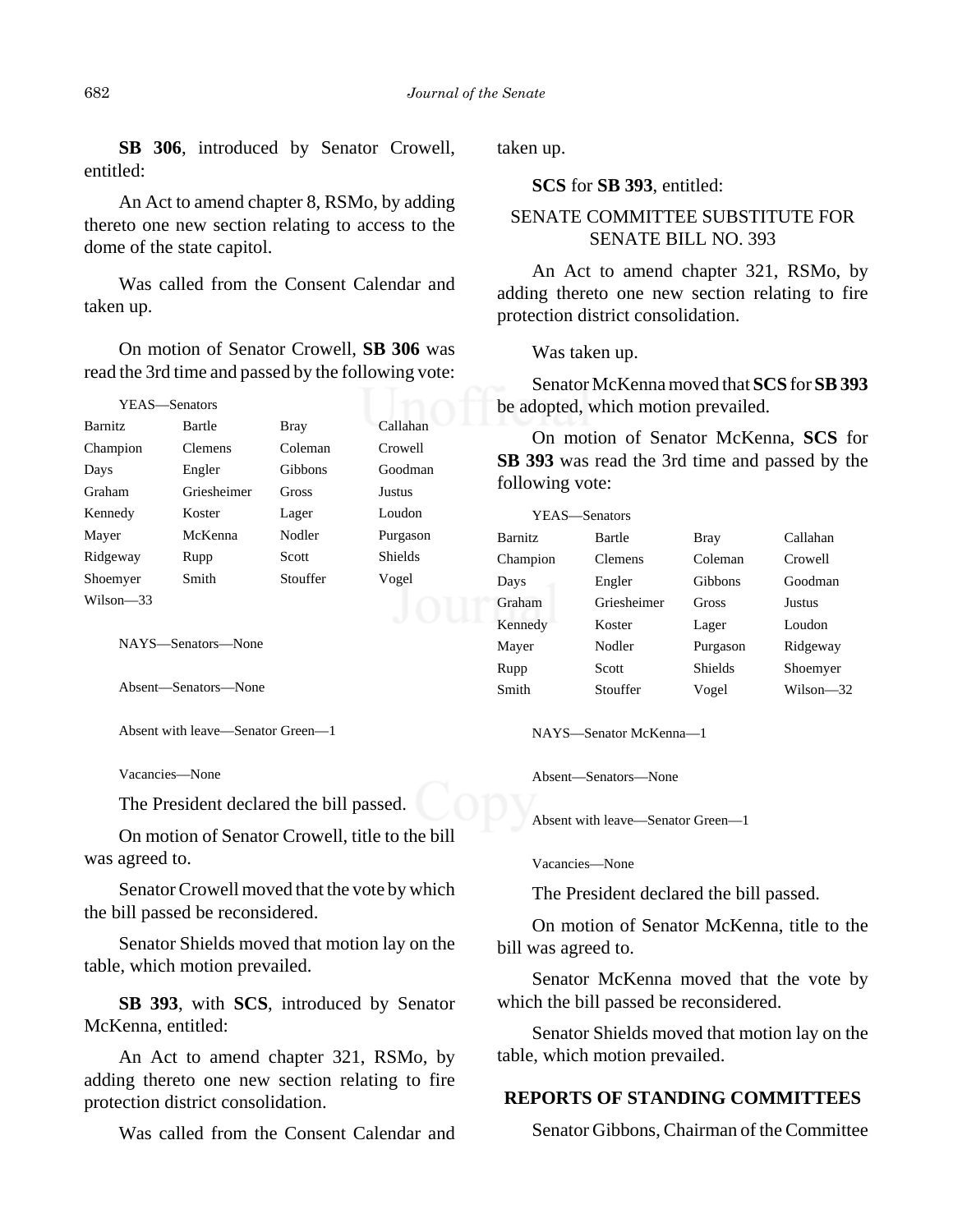on Gubernatorial Appointments, submitted the following reports, reading of which was waived:

Mr. President: Your Committee on Gubernatorial Appointments, to which were referred the following appointments and reappointments, begs leave to report that it has considered the same and recommends that the Senate do give its advice and consent to the following:

Roseann K. Bentley, as a member of the Coordinating Board for Early Childhood;

Also,

Raynel G. Schallert, Republican, as a member of the Missouri Community Service Commission;

Also,

Eugene J. Hites, Democrat, as a member of the Dam and Reservoir Safety Council;

Also,

Laurie B. Donovan, as a member of the Children's Trust Fund Board.

Senator Gibbons requested unanimous consent of the Senate to vote on the above reports in one motion. There being no objection, the request was granted.

Senator Gibbons moved that the committee reports be adopted, and the Senate do give its advice and consent to the above appointments and reappointments, which motion prevailed.

## **SENATE BILLS FOR PERFECTION**

**SB 313**, with **SCS**, was placed on the Informal Calendar.

**SB 453**, with **SCS**, was placed on the Informal Calendar.

At the request of Senator Days, **SB 391**, with **SCS**, was placed on the Informal Calendar.

**SB 53**, with **SCS**, was placed on the Informal Calendar.

At the request of Senator Gibbons, **SB 531**, with **SCS**, was placed on the Informal Calendar.

**SB 511**, with **SCS**, was placed on the Informal Calendar.

At the request of Senator Champion, **SB 86**, with **SCS**, was placed on the Informal Calendar.

**SB 153**, with **SCS**, was placed on the Informal Calendar.

**SB 168**, with **SCS**, was placed on the Informal Calendar.

**SB 428**, with **SCS**, was placed on the Informal Calendar.

At the request of Senator Ridgeway, **SB 480**, with **SCS**, was placed on the Informal Calendar.

At the request of Senator Shields, **SB 577**, with **SCS**, was placed on the Informal Calendar.

**SB 433** was placed on the Informal Calendar.

At the request of Senator Ridgeway, **SB 698**, with **SCS**, was placed on the Informal Calendar.

At the request of Senator Gibbons, **SB 458** was placed on the Informal Calendar.

At the request of Senator Goodman, **SB 341**, with **SCS**, was placed on the Informal Calendar.

At the request of Senator Ridgeway, **SB 252** was placed on the Informal Calendar.

Senator Goodman moved that **SRB 613**, with **SCA 1**, be taken up for perfection, which motion prevailed.

**SCA 1** was taken up.

Senator Goodman moved that the above amendment be adopted.

Senator Goodman offered **SSA 1** for **SCA 1**:

# SENATE SUBSTITUTE AMENDMENT NO. 1 FOR

SENATE COMMITTEE AMENDMENT NO. 1

Amend Senate Revision Bill No. 613, Pages 16-19, Section 197.305, Lines 1-90, by striking all of said lines; and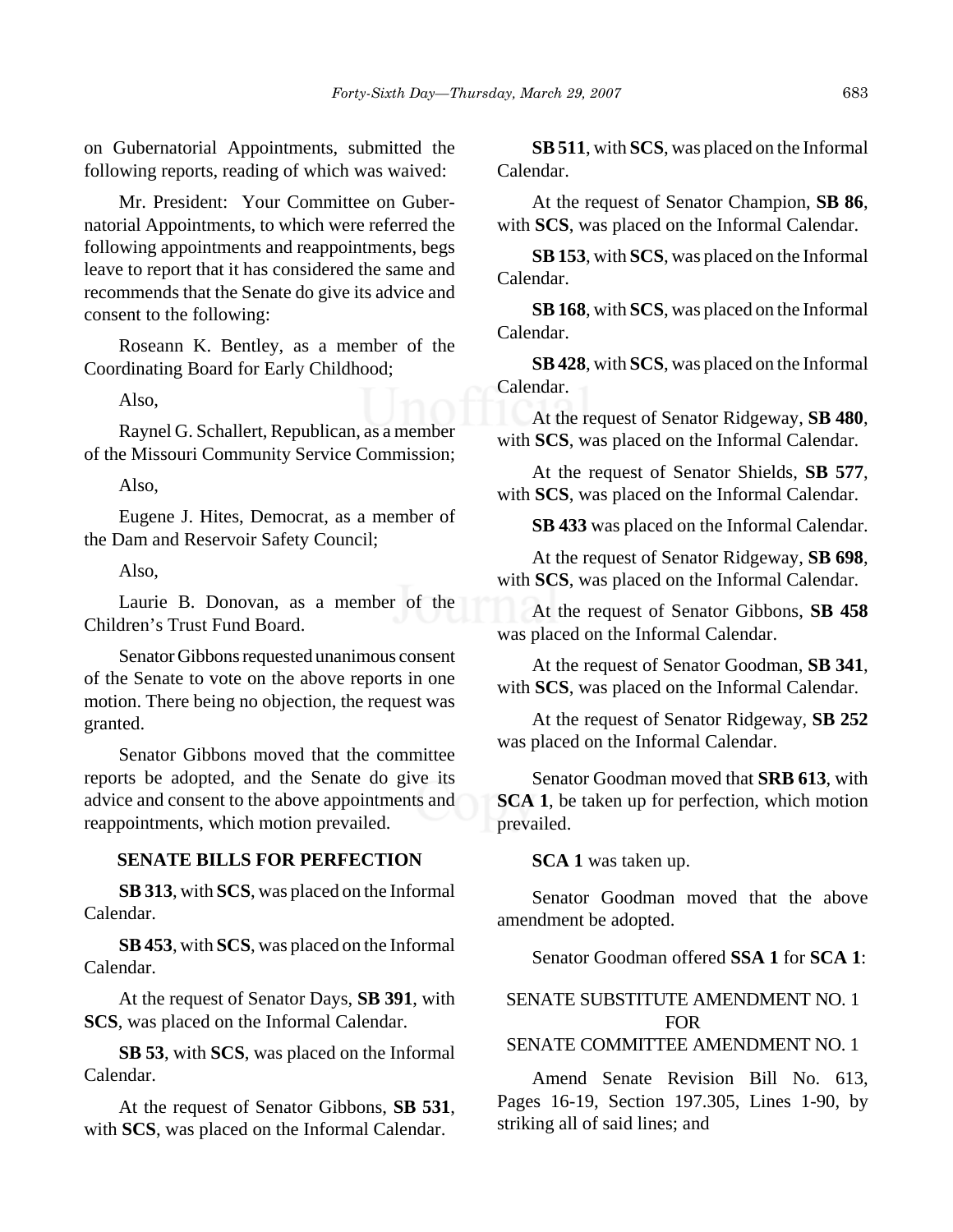Further amend said bill, pages 19-22, section 197.318, lines 1-110, by striking all of said lines;

Further amend said bill, pages 44-46, section 33.571, lines 1-73, by striking all of said lines;

Further amend said bill, pages 142-143, section 197.312, lines 1-27, by striking all of said lines;

Further amend said bill, pages 143-144, section 197.314, lines 1-19, by striking all of said lines;

Further amend said bill, page 144, section 197.345, lines 1-7, by striking all of said lines;

Further amend said bill, page 144, section 197.366, lines 1-12, by striking all of said lines; and

Further amend the title and enacting clause accordingly.

Senator Goodman moved that the above substitute amendment be adopted, which motion prevailed.

Senator Barnitz offered **SA 1**, which was read:

#### SENATE AMENDMENT NO. 1

Amend Senate Revision Bill No. 613, Page 36, Section 644.102, Line 7, by inserting immediately after all of said line, the following:

"**Section 1. The revisor of statutes is instructed, upon the effective date of this act, to repeal the provisions of law contained in volumes 1 to 10 of the Missouri Revised Statutes and, while they are at it, repeal the provisions of law contained in volumes 11-20 of the Missouri Revised Statutes.**"; and

Further amend the title and enacting clause accordingly.

Senator Barnitz moved that the above amendment be adopted.

At the request of Senator Barnitz, **SA 1** was withdrawn.

Senator Goodman offered **SA 2**:

#### SENATE AMENDMENT NO. 2

Amend Senate Revision Bill No. 613, Page 55, Section 105.268, Lines 56 and 57, by deleting all of said lines; and

Further amend said bill, Page 55, Section 115.177, Lines 1 to 6, by deleting all of said lines; and

Further amend said title, enacting clause and intersectional references accordingly.

Senator Goodman moved that the above amendment be adopted, which motion prevailed.

At the request of Senator Goodman, **SRB 613**, as amended, was declared perfected and ordered printed.

President Pro Tem Gibbons assumed the Chair.

#### **REPORTS OF STANDING COMMITTEES**

Senator Loudon, Chairman of the Committee on Small Business, Insurance and Industrial Relations, submitted the following report:

Mr. President: Your Committee on Small Business, Insurance and Industrial Relations, to which was referred **SB 668**, begs leave to report that it has considered the same and recommends that the Senate Committee Substitute, hereto attached, do pass.

Senator Champion, Chairman of the Committee on Seniors, Families and Public Health, submitted the following report:

Mr. President: Your Committee on Seniors, Families and Public Health, to which was referred **SB 496**, begs leave to report that it has considered the same and recommends that the Senate Committee Substitute, hereto attached, do pass.

Senator Bartle, Chairman of the Committee on the Judiciary and Civil and Criminal Jurisprudence, submitted the following reports:

Mr. President: Your Committee on the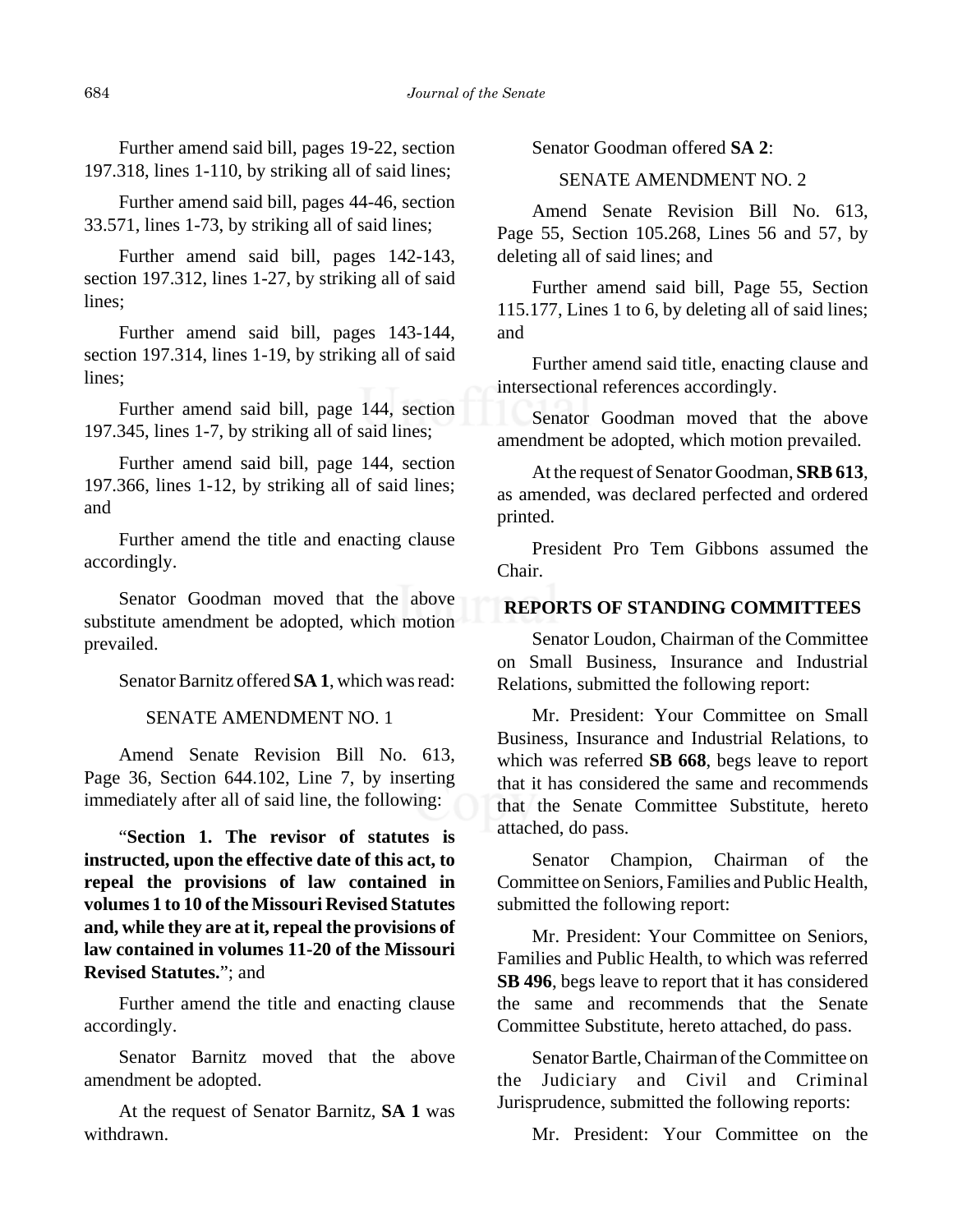Judiciary and Civil and Criminal Jurisprudence, to which were referred **SB 660**, **SB 553**, **SB 557**, **SB 167**, **SB 258**, **SB 114** and **SB 378**, begs leave to report that it has considered the same and recommends that the Senate Committee Substitute, hereto attached, do pass.

Also,

Mr. President: Your Committee on the Judiciary and Civil and Criminal Jurisprudence, to which were referred **SB 555** and **SB 38**, begs leave to report that it has considered the same and recommends that the Senate Committee Substitute, hereto attached, do pass.

Senator Clemens, Chairman of the Committee on Agriculture, Conservation, Parks and Natural Resources, submitted the following report:

Mr. President: Your Committee on Agriculture, Conservation, Parks and Natural Resources, to which was referred **SB 499**, begs leave to report that it has considered the same and recommends that the Senate Committee Substitute, hereto attached, do pass.

Senator Nodler, Chairman of the Committee on Education, submitted the following report:

Mr. President: Your Committee on Education, to which was referred **SB 572**, begs leave to report that it has considered the same and recommends that the bill do pass.

Senator Crowell, Chairman of the Committee on Pensions, Veterans' Affairs and General Laws, submitted the following reports:

Mr. President: Your Committee on Pensions, Veterans' Affairs and General Laws, to which was referred **HJR 7**, begs leave to report that it has considered the same and recommends that the Senate Committee Substitute, hereto attached, do pass.

Also,

Mr. President: Your Committee on Pensions, Veterans' Affairs and General Laws, to which was referred **SB 627**, begs leave to report that it has considered the same and recommends that the bill do pass.

Also,

Mr. President: Your Committee on Pensions, Veterans' Affairs and General Laws, to which was referred **SB 599**, begs leave to report that it has considered the same and recommends that the Senate Committee Substitute, hereto attached, do pass.

Senator Stouffer, Chairman of the Committee on Transportation, submitted the following reports:

Mr. President: Your Committee on Transportation, to which was referred **SB 205**, begs leave to report that it has considered the same and recommends that the Senate Committee Substitute, hereto attached, do pass.

Also,

Mr. President: Your Committee on Transportation, to which was referred **SB 521**, begs leave to report that it has considered the same and recommends that the Senate Committee Substitute, hereto attached, do pass.

Senator Goodman, Chairman of the Committee on Governmental Accountability and Fiscal Oversight, submitted the following report:

Mr. President: Your Committee Governmental Accountability and Fiscal Oversight, to which was referred **SB 611**, begs leave to report that it has considered the same and recommends that the Senate Committee Substitute, hereto attached, do pass.

Senator Scott, Chairman of the Committee on Financial and Governmental Organizations and Elections, submitted the following reports:

Mr. President: Your Committee on Financial and Governmental Organizations and Elections, to which was referred **SB 537**, begs leave to report that it has considered the same and recommends that the bill do pass.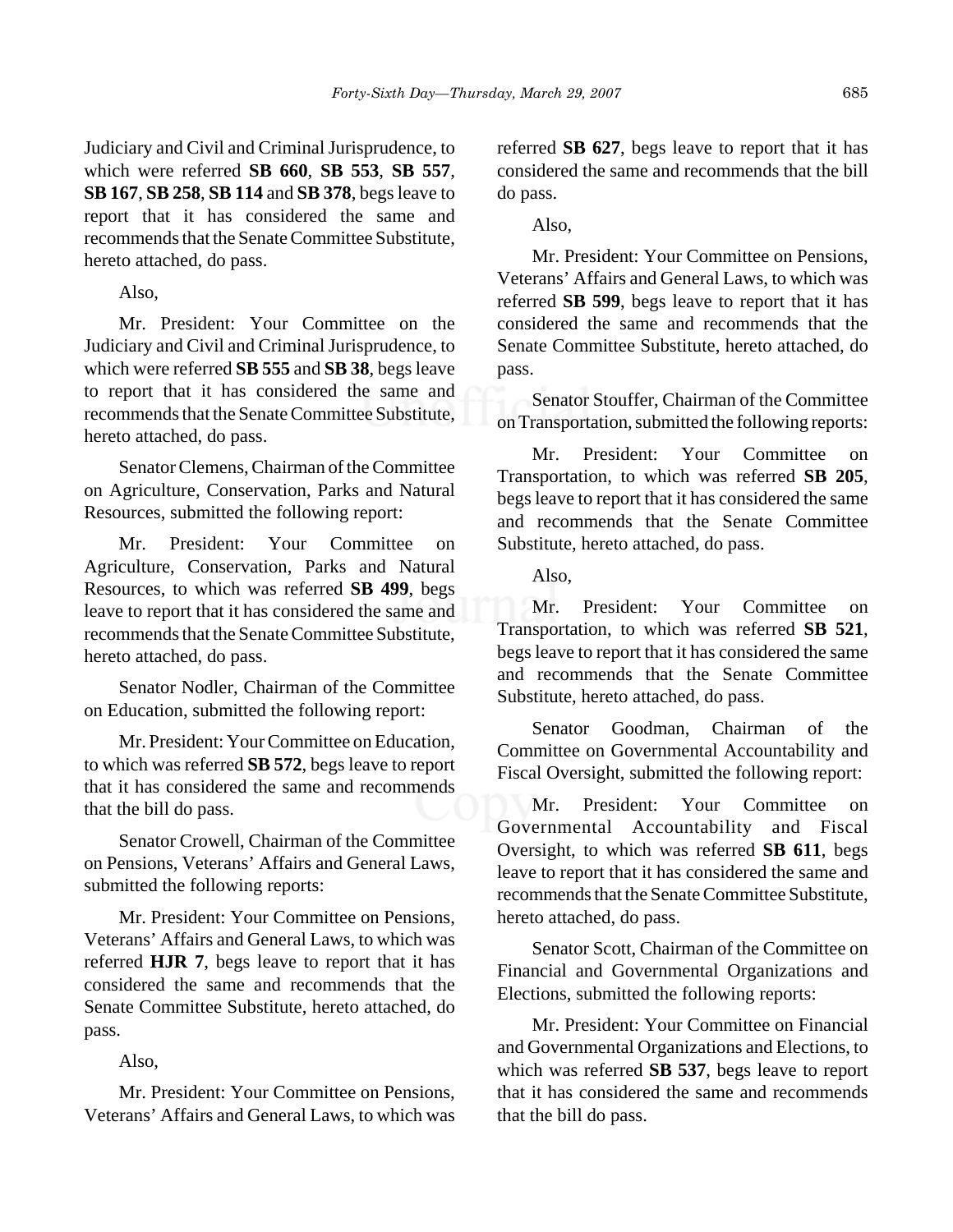# Also,

Mr. President: Your Committee on Financial and Governmental Organizations and Elections, to which was referred **SB 523**, begs leave to report that it has considered the same and recommends that the Senate Committee Substitute, hereto attached, do pass.

# Also,

Mr. President: Your Committee on Financial and Governmental Organizations and Elections, to which was referred **SB 542**, begs leave to report that it has considered the same and recommends that the Senate Committee Substitute, hereto attached, do pass.

Also,

Mr. President: Your Committee on Financial and Governmental Organizations and Elections, to which was referred **SB 592**, begs leave to report that it has considered the same and recommends that the Senate Committee Substitute, hereto attached, do pass.

Also,

Mr. President: Your Committee on Financial and Governmental Organizations and Elections, to which was referred **SB 664**, begs leave to report that it has considered the same and recommends that the Senate Committee Substitute, hereto attached, do pass.

Senator Griesheimer, Chairman of the Committee on Economic Development, Tourism and Local Government, submitted the following reports:

Mr. President: Your Committee on Economic Development, Tourism and Local Government, to which was referred **SB 212**, begs leave to report that it has considered the same and recommends that the bill do pass.

Also,

Mr. President: Your Committee on Economic Development, Tourism and Local Government, to which was referred **SB 654**, begs leave to report that it has considered the same and recommends that the bill do pass.

Also,

Mr. President: Your Committee on Economic Development, Tourism and Local Government, to which was referred **HCS** for **HB 327**, begs leave to report that it has considered the same and recommends that the Senate Committee Substitute, hereto attached, do pass.

Senator Engler, Chairman of the Committee on Commerce, Energy and the Environment, submitted the following report:

Mr. President: Your Committee on Commerce, Energy and the Environment, to which was referred **SB 563**, begs leave to report that it has considered the same and recommends that the Senate Committee Substitute, hereto attached, do pass.

# **MESSAGES FROM THE HOUSE**

The following messages were received from the House of Representatives through its Chief Clerk:

Mr. President: I am instructed by the House of Representatives to inform the Senate that the House has taken up and passed **HB 1**, entitled:

An Act to appropriate money to the Board of Fund Commissioners for the cost of issuing and processing State Water Pollution Control Bonds, Stormwater Control Bonds, Third State Building Bonds, and Fourth State Building Bonds, as provided by law, to include payments from the Water Pollution Control Bond and Interest Fund, Stormwater Control Bond and Interest Fund, Third State Building Bond Interest and Sinking Fund, Fourth State Building Bond and Interest Fund, Water Pollution Control Fund, and Stormwater Control Fund, and to transfer money among certain funds for the period beginning July 1, 2007 and ending June 30, 2008.

In which the concurrence of the Senate is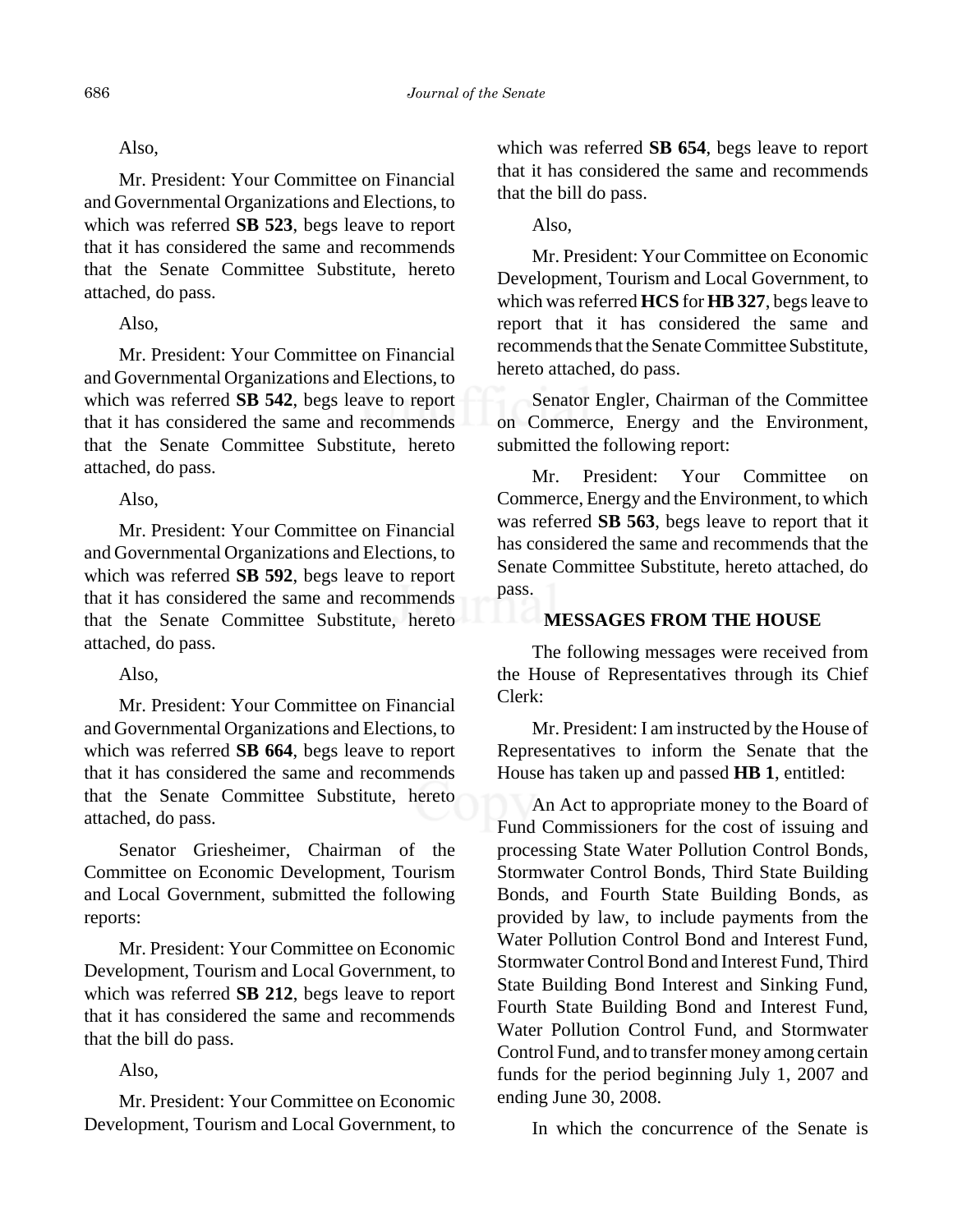respectfully requested.

Read 1st time.

Also,

Mr. President: I am instructed by the House of Representatives to inform the Senate that the House has taken up and passed **HCS** for **HB 2**, entitled:

An Act to appropriate money for the expenses, grants, refunds, and distributions of the State Board of Education and the Department of Elementary and Secondary Education, and the several divisions and programs thereof to be expended only as provided in Article IV, Section 28 of the Constitution of Missouri, and to transfer money among certain funds for the period beginning July 1, 2007 and ending June 30, 2008.

In which the concurrence of the Senate is respectfully requested.

Read 1st time.

Also,

Mr. President: I am instructed by the House of Representatives to inform the Senate that the House has taken up and passed **HCS** for **HB 3**, entitled:

An Act to appropriate money for the expenses, grants, refunds, and distributions of the Department of Higher Education, the several divisions, programs, and institutions of higher education included therein to be expended only as provided in Article IV, Section 28 of the Constitution of Missouri, and to transfer money among certain funds for the period beginning July 1, 2007 and ending June 30, 2008.

In which the concurrence of the Senate is respectfully requested.

Read 1st time.

Also,

Mr. President: I am instructed by the House of Representatives to inform the Senate that the

House has taken up and passed **HCS** for **HB 4**, entitled:

An Act to appropriate money for the expenses, grants, refunds, and distributions of the Department of Revenue, Department of Transportation, and the several divisions and programs thereof to be expended only as provided in Article IV, Section 28 of the Constitution of Missouri, and to transfer money among certain funds for the period beginning July 1, 2007 and ending June 30, 2008.

In which the concurrence of the Senate is respectfully requested.

Read 1st time.

Also,

Mr. President: I am instructed by the House of Representatives to inform the Senate that the House has taken up and passed **HCS** for **HB 5**, **OUT** entitled:

An Act to appropriate money for the expenses, grants, refunds, and distributions of the Office of Administration, the Department of Transportation, the Department of Public Safety, and the Chief Executive's Office, and the several divisions and programs thereof to be expended only as provided in Article IV, Section 28 of the Constitution of Missouri, and to transfer money among certain funds for the period beginning July 1, 2007 and ending June 30, 2008.

In which the concurrence of the Senate is respectfully requested.

Read 1st time.

Also,

Mr. President: I am instructed by the House of Representatives to inform the Senate that the House has taken up and passed **HCS** for **HB 6**, entitled:

An Act to appropriate money for the expenses, grants, refunds, and distributions of the Department of Agriculture, Department of Natural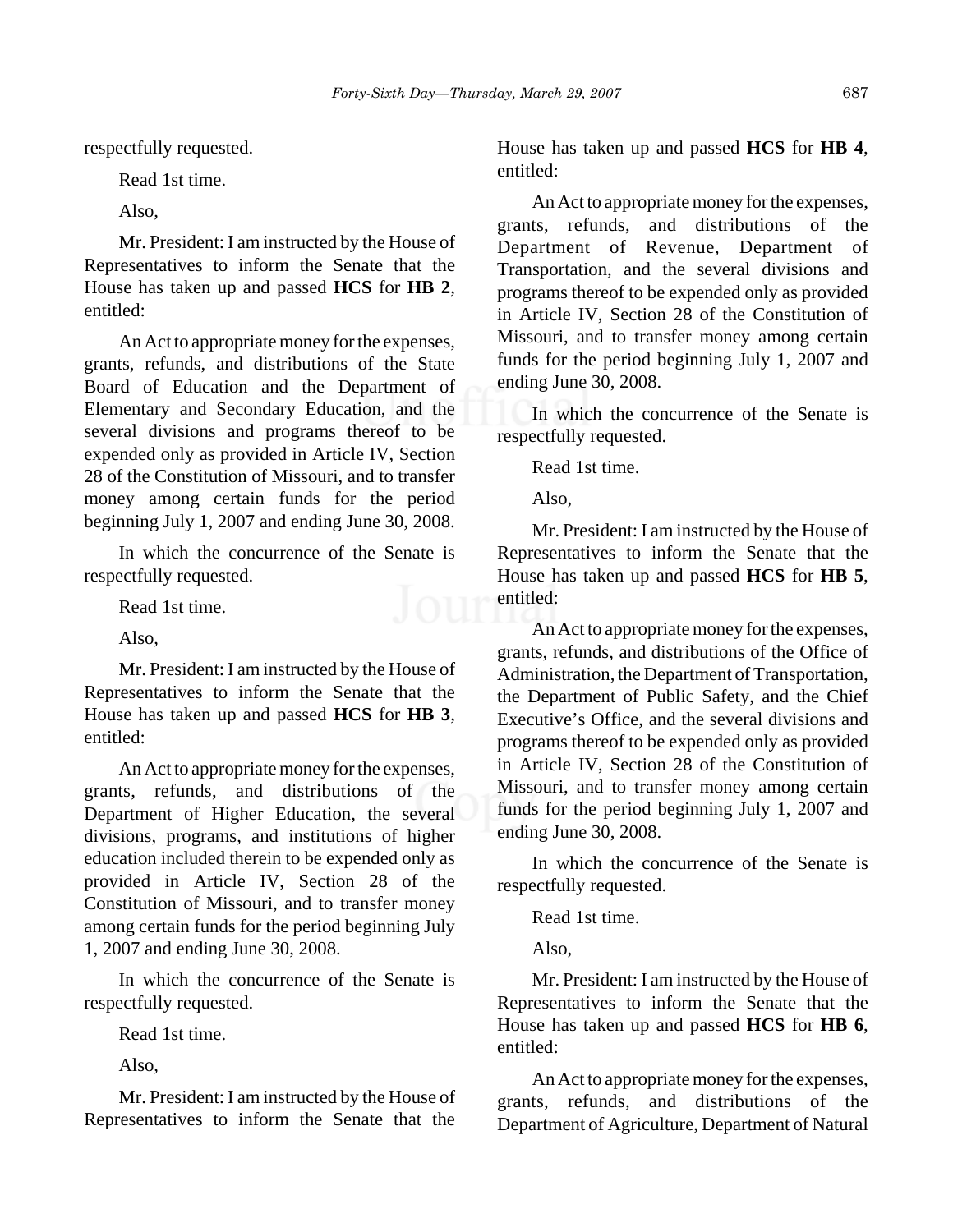Resources, Department of Conservation, and the several divisions and programs thereof and for the expenses, grants, refunds, distributions, and capital improvements projects involving the repair, replacement, and maintenance of state buildings and facilities of the Department of Natural Resources and the several divisions and programs thereof to be expended only as provided in Article IV, Section 28 of the Constitution of Missouri, and to transfer money among certain funds, for the period beginning July 1, 2007 and ending June 30, 2008.

In which the concurrence of the Senate is respectfully requested.

Read 1st time.

On motion of Senator Shields, the Senate recessed until 2:00 p.m.

#### **RECESS**

The time of recess having expired, the Senate was called to order by Senator Vogel.

#### **MESSAGES FROM THE HOUSE**

The following messages were received from the House of Representatives through its Chief Clerk:

Mr. President: I am instructed by the House of Representatives to inform the Senate that the House has taken up and passed **HCS** for **HB 7**, entitled:

An Act to appropriate money for the expenses, grants, refunds, and distributions of the Department of Economic Development, Department of Insurance, Financial Institutions and Professional Registration, and Department of Labor and Industrial Relations and the several divisions and programs thereof to be expended only as provided in Article IV, Section 28 of the Constitution of Missouri, and to transfer money among certain funds for the period beginning July 1, 2007 and ending June 30, 2008.

In which the concurrence of the Senate is

respectfully requested.

Read 1st time.

Also,

Mr. President: I am instructed by the House of Representatives to inform the Senate that the House has taken up and passed **HCS** for **HB 8**, entitled:

An Act to appropriate money for the expenses, grants, refunds, and distributions of the Department of Public Safety and the several divisions and programs thereof to be expended only as provided in Article IV, Section 28 of the Constitution of Missouri, and to transfer money among certain funds for the period beginning July 1, 2007 and ending June 30, 2008.

In which the concurrence of the Senate is respectfully requested.

Read 1st time.

Also,

Mr. President: I am instructed by the House of Representatives to inform the Senate that the House has taken up and passed **HCS** for **HB 9**, entitled:

An Act to appropriate money for the expenses, grants, refunds, and distributions of the Department of Corrections and the several divisions and programs thereof to be expended only as provided in Article IV, Section 28 of the Constitution of Missouri, for the period beginning July 1, 2007 and ending June 30, 2008.

In which the concurrence of the Senate is respectfully requested.

Read 1st time.

Also,

Mr. President: I am instructed by the House of Representatives to inform the Senate that the House has taken up and passed **HCS** for **HB 10**, entitled:

An Act to appropriate money for the expenses,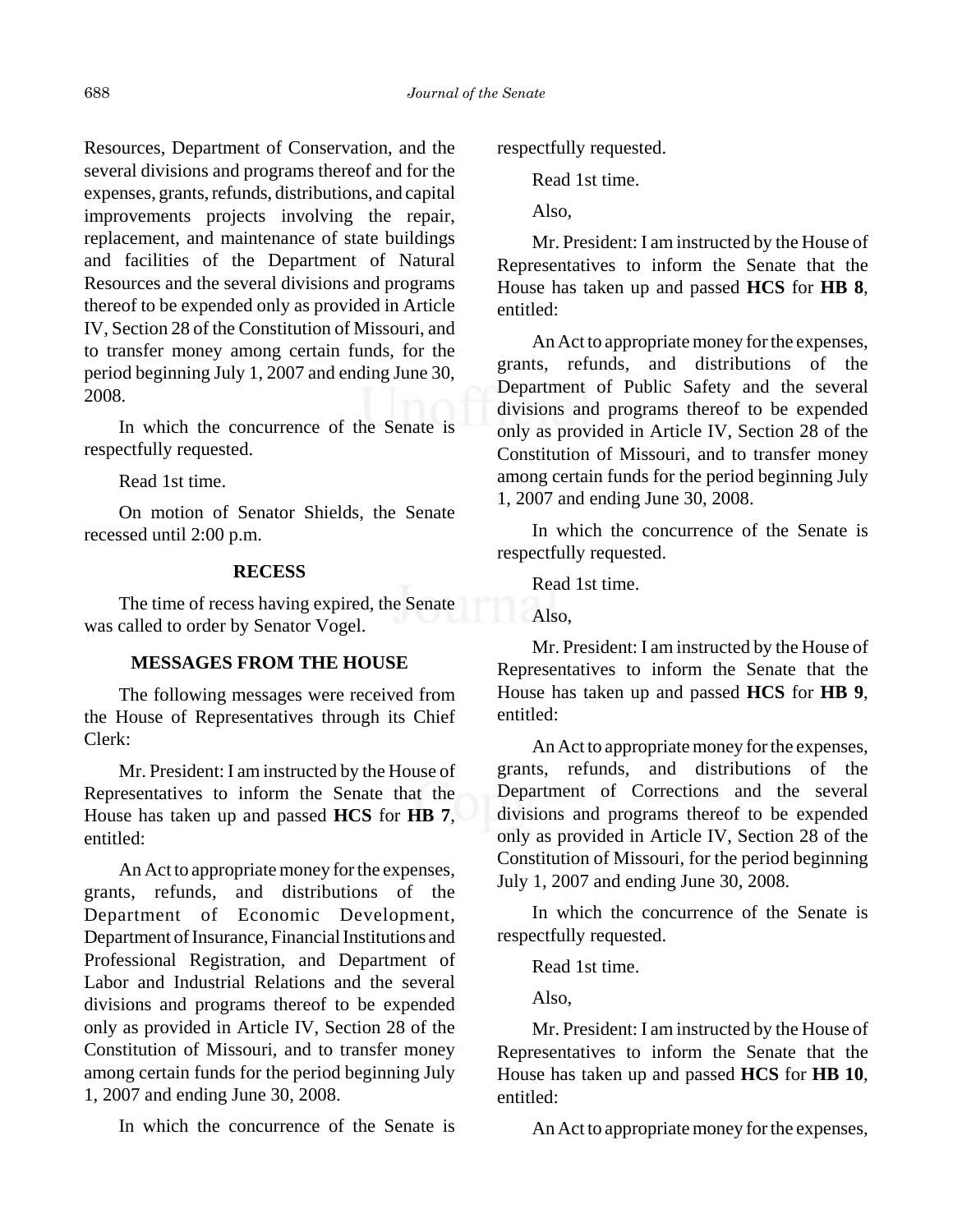grants, refunds, and distributions of the Department of Mental Health, the Board of Public Buildings, the Department of Health and Senior Services, and the several divisions and programs thereof, the Missouri Health Facilities Review Committee to be expended only as provided in Article IV, Section 28 of the Constitution of Missouri, for the period beginning July 1, 2007 and ending June 30, 2008.

In which the concurrence of the Senate is respectfully requested.

Read 1st time.

Also,

Mr. President: I am instructed by the House of Representatives to inform the Senate that the House has taken up and passed **HCS** for **HB 11**, entitled:

An Act to appropriate money for the expenses, grants, and distributions of the Department of Social Services and the Office of Administration and the several divisions and programs thereof to be expended only as provided in Article IV, Section 28 of the Constitution of Missouri, for the period beginning July 1, 2007 and ending June 30, 2008.

In which the concurrence of the Senate is respectfully requested.

Read 1st time.

Also,

Mr. President: I am instructed by the House of Representatives to inform the Senate that the House has taken up and passed **HCS** for **HB 12**, entitled:

An Act to appropriate money for the expenses, grants, refunds, and distributions of the Chief Executive's Office and Mansion, Lieutenant Governor, Secretary of State, State Auditor, State Treasurer, Attorney General, Missouri Prosecuting Attorneys and Circuit Attorneys Retirement Systems, and the Judiciary and the Office of the State Public Defender, and the several divisions and programs thereof, and for the payment of salaries and mileage of members of the State Senate and the House of Representatives and contingent expenses of the General Assembly, including salaries and expenses of elective and appointive officers and necessary capital improvements expenditures; for salaries and expenses of members and employees and other necessary operating expenses of the Missouri Commission on Interstate Cooperation, the Committee on Legislative Research, various joint committees, for the expenses of the interim committees established by the General Assembly, and to transfer money among certain funds, to be expended only as provided in Article IV, Section 28 of the Constitution of Missouri, for the period beginning July 1, 2007 and ending June 30, 2008.

In which the concurrence of the Senate is respectfully requested.

Read 1st time.

Also,

Mr. President: I am instructed by the House of Representatives to inform the Senate that the House has taken up and passed **HCS** for **HB 13**, entitled:

An Act to appropriate money for real property leases, related services, utilities, systems furniture, structural modifications, and related expenses for the several departments of state government and the divisions and programs thereof to be expended only as provided in Article IV, Section 28 of the Constitution of Missouri, and to appropriate money for capital improvements and the other expenses of the Office of Administration and the divisions and programs thereof, and to transfer money among certain funds for the period beginning July 1, 2007 and ending June 30, 2008.

In which the concurrence of the Senate is respectfully requested.

Read 1st time.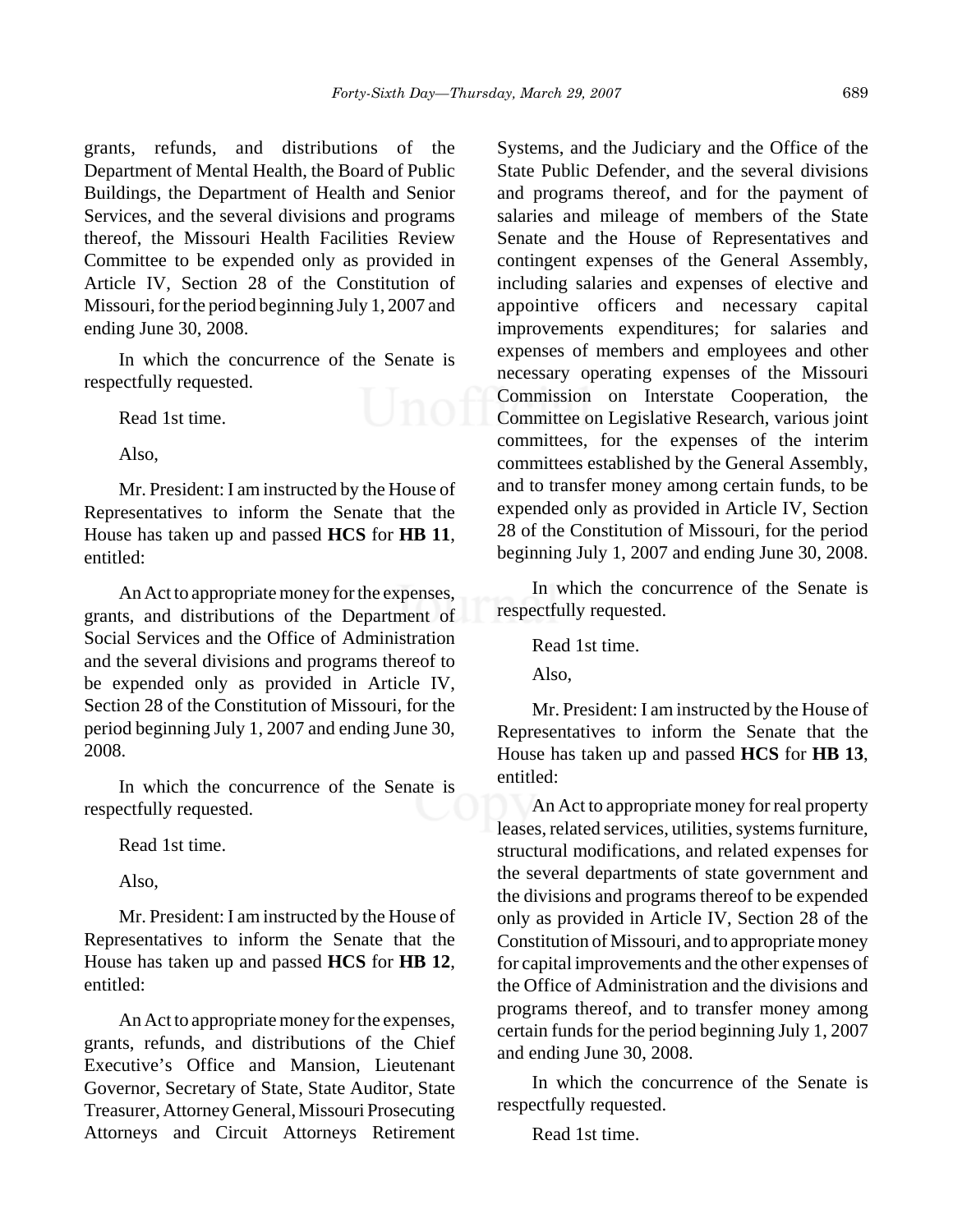#### **INTRODUCTIONS OF GUESTS**

 Senator Clemens introduced to the Senate, the Physician of the Day, Dr. William R. Reynolds, M.D. and his daughter, Sarah, Nixa; and Sarah was made an honorary page.

On behalf of Senator McKenna and himself, Senator Clemens introduced to the Senate, Chris Connor, Barnhart.

Senator Stouffer introduced to the Senate, members of Farm Bureau Youth Leadership, Chariton, Howard and Macon Counties.

Senator Shoemyer introduced to the Senate, Chris Chinn and Kelsey Wilt, members of Farm Bureau Youth Leadership, Shelby County.

Senator Purgason introduced to the Senate, Cody Smith, Weston Gant, Robin Jordan, Rachel Hughey and Carol Johnson, members of Farm Bureau Youth Leadership, Howell County.

Senator Engler introduced to the Senate, Tony, Jan and Clayton Harbison, Nicholas Carrico, Dylan Lambert and Tyler Freund from Aracadia Valley High School, Ironton.

Senator Barnitz introduced to the Senate, Ashley Jones, Clayton Williams, Nate Cahill, Anna Duncan, Kate Hutchison, Crystal Wagner and Chris Brundick, members of Farm Bureau Youth Leadership, Maries County.

Senator Coleman introduced to the Senate, Reverend Derrick Perkins, Lillian Curlett, Gabrielle Hays and Houston Jackson from Jamison Memorial CME Church, St. Louis; and Lillian, Gabrielle and Houston were made honorary pages.

Senator Scott introduced to the Senate, Jeff Stacy, Zach Haines and Stephanie Tucker, members of Farm Bureau Youth Leadership, Cedar County.

Senator Scott introduced to the Senate, Jill Steffens, Erin Mabry, Brent Bell and Shelby Snelling, members of Farm Bureau Youth Leadership, Benton County.

Senator Lager introduced to the Senate, members of Farm Bureau Youth Leadership, Livingston, Linn, Daviess, DeKalb and Gentry Counties.

Senator Lager introduced to the Senate, members of Farm Bureau Youth Leadership, Sullivan and Caldwell Counties.

Senator Barnitz introduced to the Senate, Whitney Noltensmeyer, Randy Sachs, Regina Pritchett, Elizabeth Blaue, Sam Cope and William Waddell, members of Farm Bureau Leadership, Montgomery County.

Senator Purgason introduced to the Senate, David Crews, Brittany Reihm, Bridgett Brassfield, Hayley Honeycutt and Seth Lee, members of Farm Bureau Leadership, Oregon County.

Senator Crowell introduced to the Senate, students from St. Vincent De Paul School, Cape Girardeau.

Senator Barnitz introduced to the Senate, Ryan Tiefenthaler, Ryan Marlin, Amanda Fuller and Jim Rogers, members of Farm Bureau Leadership, Dent County.

Senator Barnitz introduced to the Senate, Kim Gibbs, Tyler Richter, Emily Borgman and Cody Wallen, members of Farm Bureau Leadership, Crawford County.

Senator Scott introduced to the Senate, Deborah Coble, Dave McCorkendale, Elijah Gilden, Kayla Hoover, Mindy Bershears, Greg Wood and Jade Call, members of Farm Bureau Leadership, Polk County.

Senator Scott introduced to the Senate, Leon Watson, Christoper Barnett, Roxanne Thompson, Kayla Clevenger, Rikki Thompson, Anna Babichena, members of Farm Bureau Leadership, Henry County.

Senator Lager introduced to the Senate, members of Farm Bureau Leadership, Nodaway County.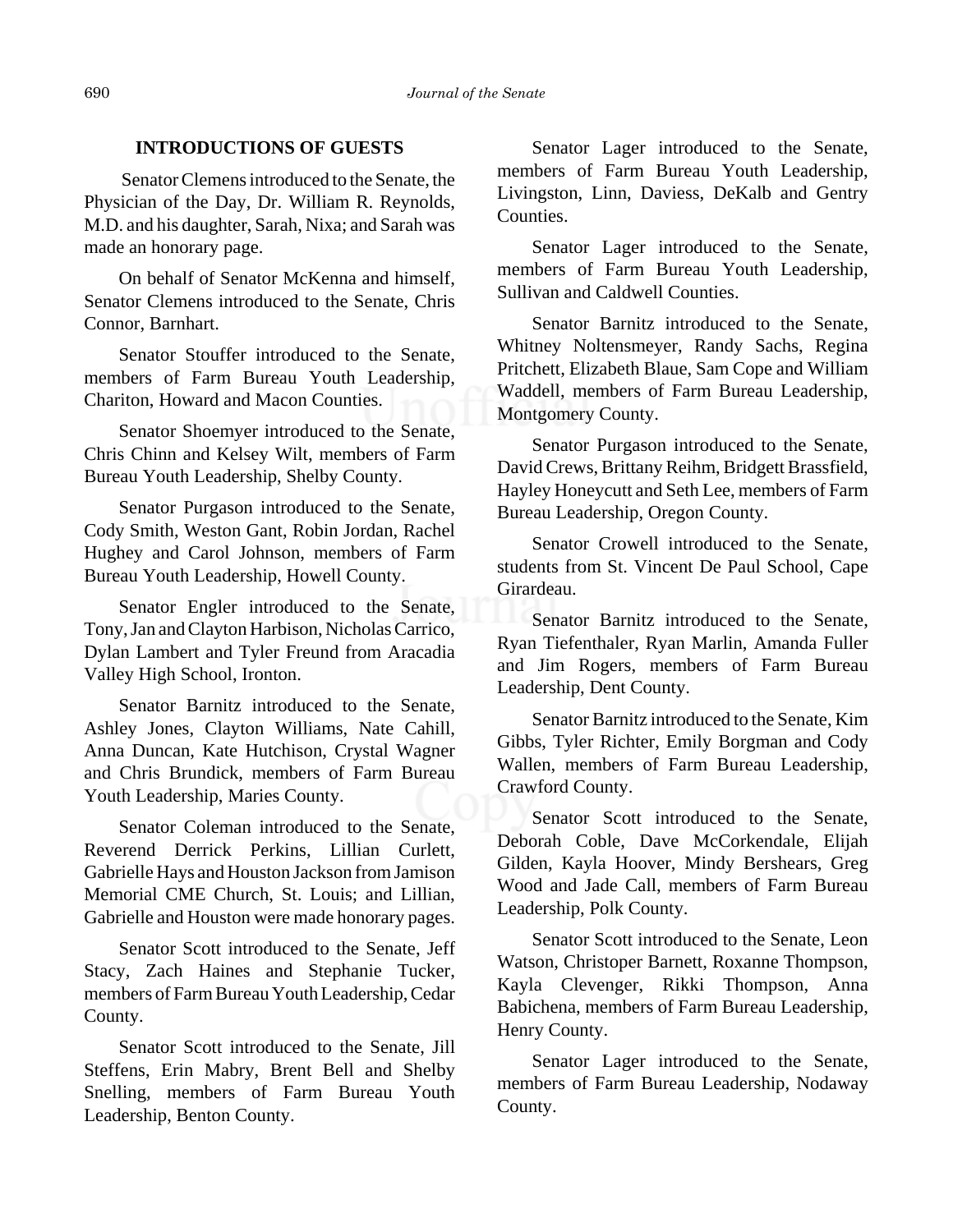Senator Engler introduced to the Senate, Duane Melton and students, Ashley Berghans, Danyelle Harris, Jessica Bayless, Renee Hinkebein, Jenny Baird and Sara Biri from Farmington High School.

Senator Scott introduced to the Senate, Sarah Maynard, Seth Wommack, Jessica Dryer, Josh Stephans, Chelsey Autry and Logan Yearsley, members of Farm Bureau Youth Leadership, Dallas County.

Senator Bray introduced to the Senate, Jane Thal and her children, Molly and David, St. Louis County; and Molly and David were made honorary pages.

Senator Crowell introduced to the Senate, seventh and eighth grade students from St. Augustine Middle School, Kelso.

Senator Barnitz introduced to the Senate, Darla Eggers, Mexico; Kasey Hunt, Braymer; Katie Allen, Marceline; and Markita Hackmann, Warrenton.

Senator Lager introduced to the Senate, students from St. Gregory School, Maryville.

On motion of Senator Vogel, the Senate adjourned until 2:00 p.m., Monday, April 2, 2007.

# SENATE CALENDAR  $\overline{\phantom{a}}$

# FORTY-SEVENTH DAY–MONDAY, APRIL 2, 2007 \_\_\_\_\_\_

# FORMAL CALENDAR

#### HOUSE BILLS ON SECOND READING

HB 1 (Icet) HCS for HB 2 HCS for HB 3 HCS for HB 4 HCS for HB 5 HCS for HB 6 HCS for HB 7

HCS for HB 8 HCS for HB 9 HCS for HB 10 HCS for HB 11 HCS for HB 12 HCS for HB 13

#### SENATE BILLS FOR PERFECTION

- 1. SB 668-Loudon, with SCS
- 2. SB 496-Koster and Bartle, with SCS
- 3. SBs 660, 553, 557, 167, 258, 114 & 378-Mayer, with SCS
- 4. SBs 555 & 38-Gibbons, with SCS
- 5. SB 499-Engler and Clemens, with SCS
- 6. SB 572-Vogel
- 7. SB 627-Ridgeway
- 8. SB 599-Engler, with SCS
- 9. SB 205-Stouffer and Gibbons, with SCS
- 10. SB 521-Lager, et al, with SCS
- 11. SB 611-Goodman, with SCS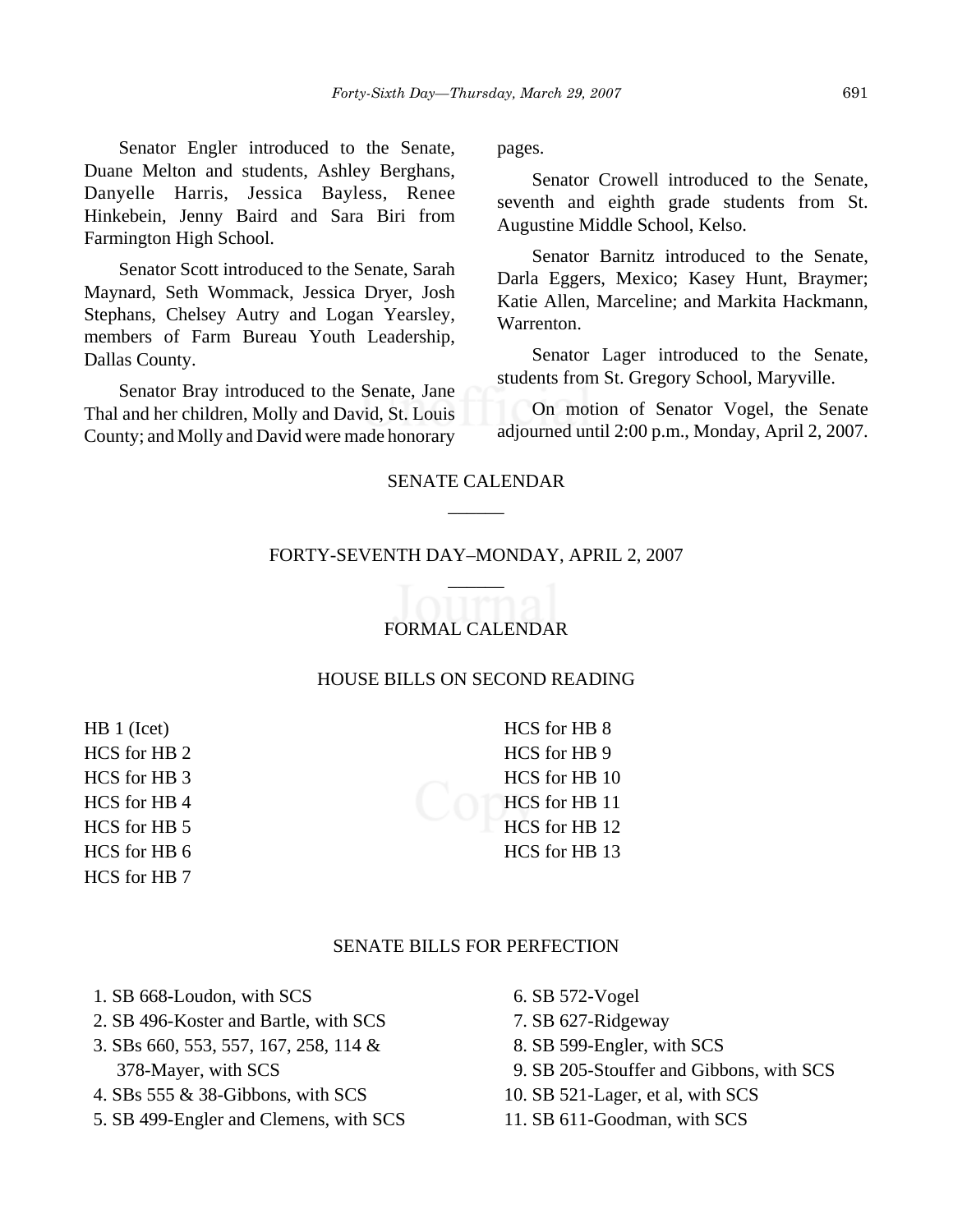12. SB 537-Lager 13. SB 523-Scott, with SCS 14. SB 542-Scott, with SCS 15. SB 592-Scott, with SCS 16. SB 664-Scott, with SCS 17. SB 212-Goodman 18. SB 654-Kennedy 19. SB 563-Lager, with SCS

#### HOUSE BILLS ON THIRD READING

HCS for HB 453 (Mayer) HJR 7-Nieves, with SCS (Engler) HCS for HB 327, with SCS (Griesheimer)

# INFORMAL CALENDAR

#### SENATE BILLS FOR PERFECTION

SB 2-Gibbons, with SCS SB 5-Loudon, with SCS SB 17-Shields, with SCS SB 20-Griesheimer, with SCS SB 21-Griesheimer, with SCS SB 27-Bartle and Koster SB 31-Nodler SB 40-Ridgeway, with SS (pending) SB 53-Koster and Engler, with SCS SB 75-Coleman, et al, with SCS SB 85-Champion and Koster, with SCS SB 86-Champion, with SCS SB 101-Mayer SB 131-Rupp SB 153-Engler, et al, with SCS SB 155-Engler, with SCS SB 160-Rupp, with SCS SB 168-Mayer and Crowell, with SCS SB 169-Rupp, with SCS, SS for SCS & SA 3 (pending) SB 204-Stouffer, with SCS & SS for SCS (pending) SB 213-McKenna SB 242-Nodler, with SCS SB 250-Ridgeway and Vogel

SB 252-Ridgeway and McKenna SB 254-Nodler, et al, with SCS SBs 260 & 71-Koster, et al, with SCS SB 274-Shields SB 282-Griesheimer, with SCS & SS for SCS (pending) SB 287-Crowell and Vogel SB 292-Mayer SB 297-Loudon, with SCS SB 300-Bartle SB 303-Loudon, et al SB 313-Scott, with SCS SB 341-Goodman, with SCS SB 363-Bartle SB 364-Koster, with SCS SB 368-Barnitz, et al, with SCS SBs 370, 375 & 432-Scott and Koster, with SCS  $&$  SA 3 (pending) SB 385-Gibbons, with SCS SB 389-Nodler, et al, with SCS & SS#4 for SCS (pending) SB 391-Days, with SCS SB 400-Crowell, et al SB 428-Purgason, with SCS SB 429-Gibbons, with SCS